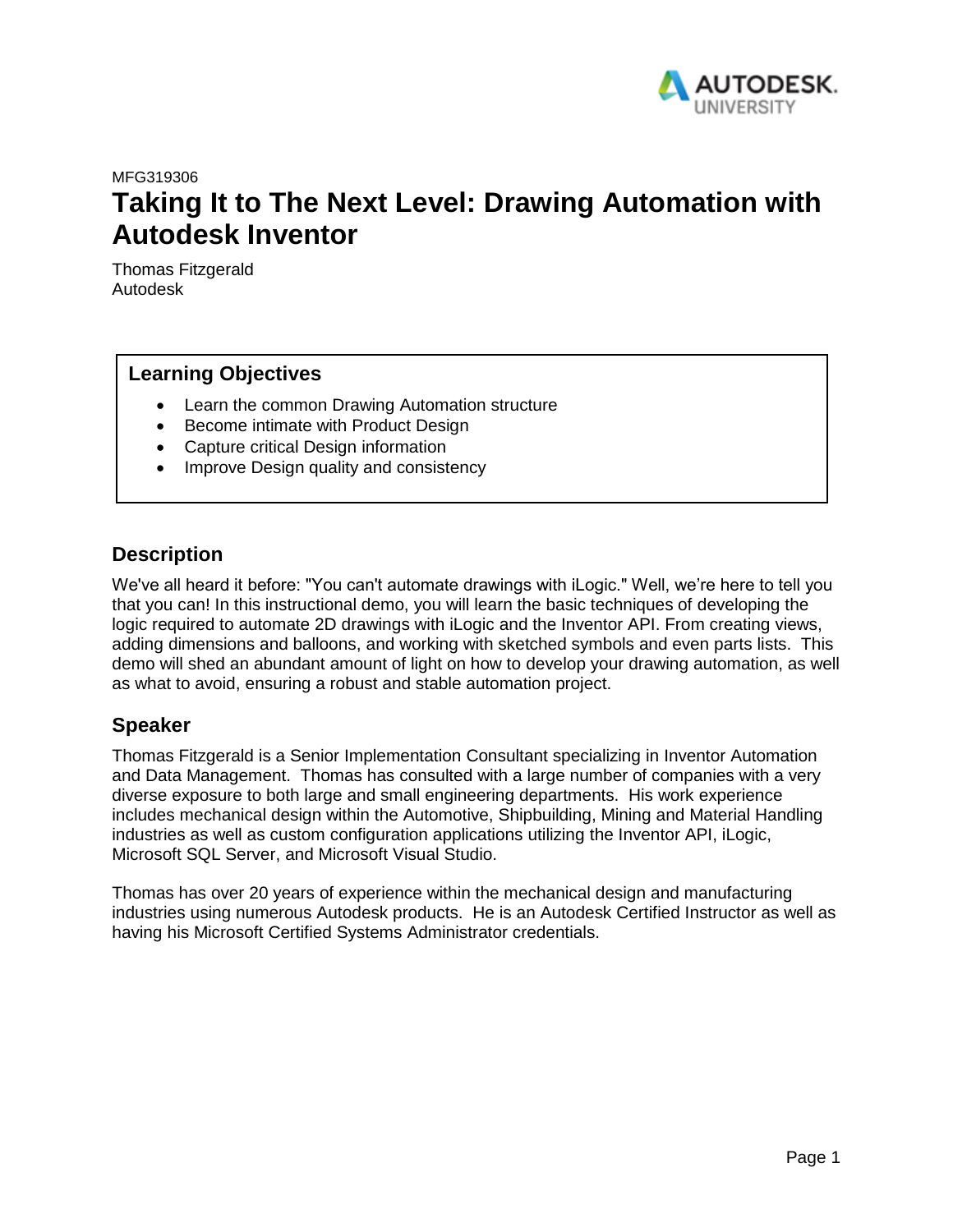

## **Table of Contents**

| Taking It to The Next Level: Drawing Automation with Autodesk Inventor  1 |  |
|---------------------------------------------------------------------------|--|
|                                                                           |  |
|                                                                           |  |
|                                                                           |  |
| $\bullet$                                                                 |  |
| ٠                                                                         |  |
| $\bullet$                                                                 |  |
| $\bullet$                                                                 |  |
|                                                                           |  |
|                                                                           |  |
|                                                                           |  |
|                                                                           |  |
|                                                                           |  |
|                                                                           |  |
|                                                                           |  |
|                                                                           |  |
|                                                                           |  |
|                                                                           |  |
|                                                                           |  |
|                                                                           |  |
|                                                                           |  |
|                                                                           |  |
|                                                                           |  |
|                                                                           |  |
|                                                                           |  |
|                                                                           |  |
|                                                                           |  |
|                                                                           |  |
|                                                                           |  |
|                                                                           |  |
|                                                                           |  |
|                                                                           |  |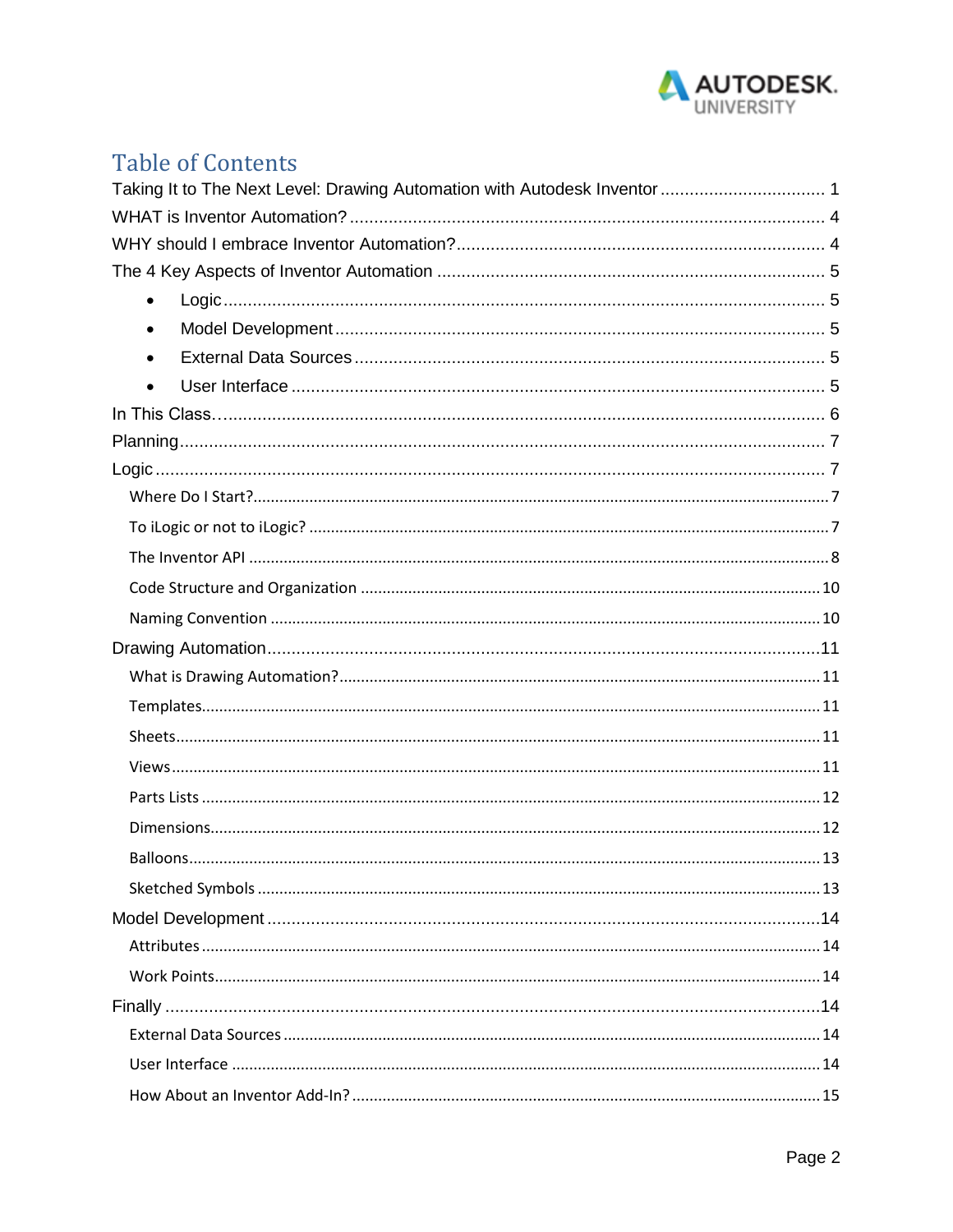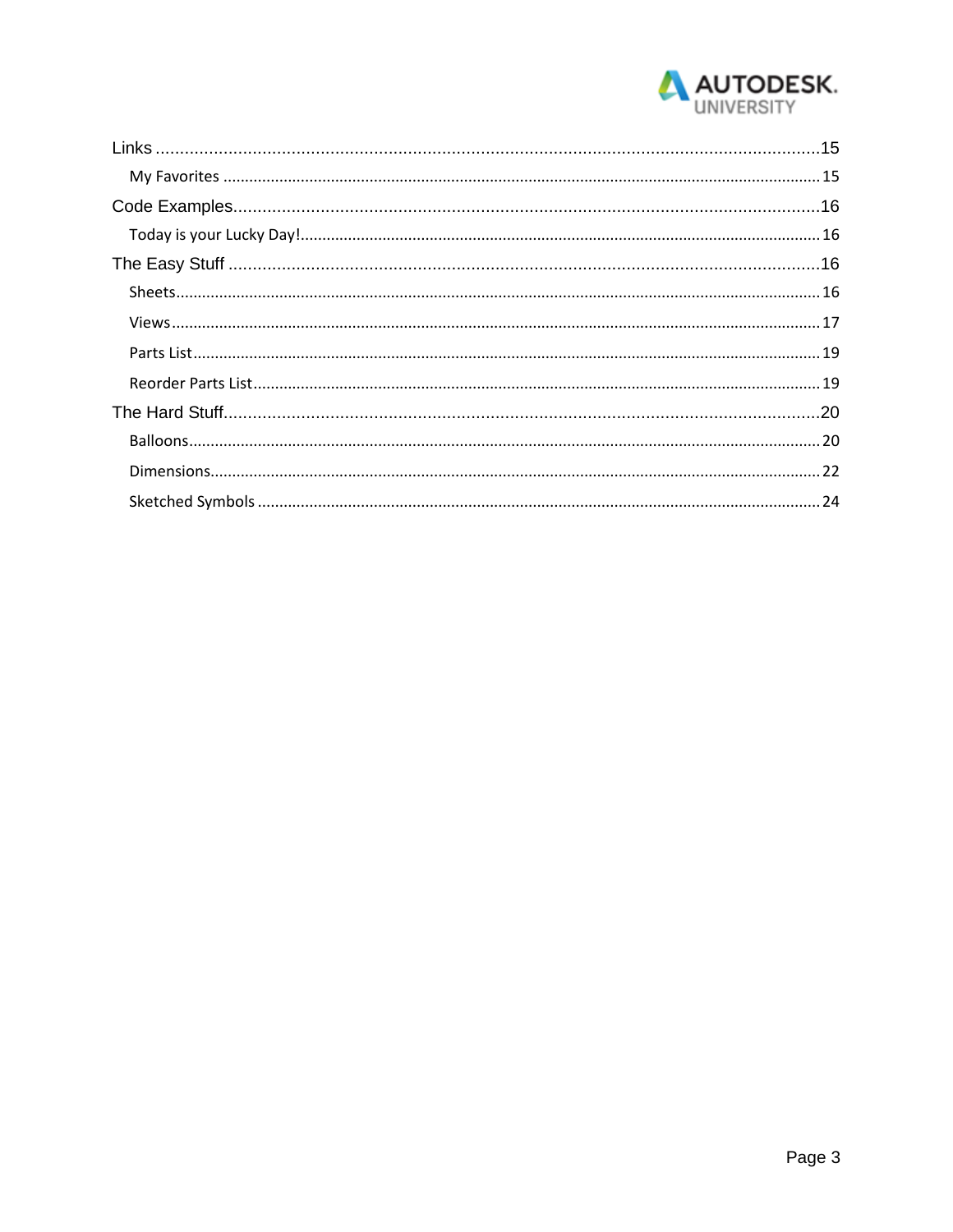

## <span id="page-3-0"></span>**WHAT is Inventor Automation?**

For the most part, people who use any type of desktop application understands what automation is. If you've used Microsoft Excel you may have heard of Macros, tools developed and designed within Excel to accomplish a specific task. Inventor Automation is very much the same in the sense that while the automation can take the form of many different things, in essence, it is a tool or a series of tools to automatically accomplish a specific task or tasks.

Some Inventor Automation can be extremely simple, like using parameters within a part model that can Suppress or Unsuppress a Feature depending on the value of those parameters.

You could develop a series of iLogic rules to accomplish tasks, like updating iProperties based upon different model criteria or Replacing Components in an assembly based upon selections made in an iLogic Form, even update text blocks within an associated Drawing.

Or you could go all out and attempt to syntax your entire engineering development process using Microsoft Visual Studio to create input forms and develop Inventor API logic to create components on the fly, assemble the necessary components per industry and business specifications, and finally develop all the associated output drawings and documentation, essentially removing the "man" from the process.

## <span id="page-3-1"></span>**WHY should I embrace Inventor Automation?**

Now that we understand *WHAT* Inventor Automation is, let's take a look at the reasons *WHY*  you might want to incorporate automation into your engineering processes.

First, in my experiences working with manufacturing companies big and small, all over this world, fabricating and manufacturing many different types of products, one thing always rings true, there are patterns and repeatable plays in every environment. The key is to find the ones where Inventor Automation can be of assistance. This simple task requires an intimate knowledge of all the stages that Inventor plays a part in your process.

Say for instance, you have a specific format for the iProperty Description of your 3D models or any of the iProperties for that matter. If the formatting is predictable, if it is Standardized, then this is a situation where Inventor Automation can come to the rescue. You could develop logic to collect information from the model, transform that information, and then overwrite the iProperties with the correct, newly formatted information. It is always correct, it is always consistent, and it never asks for a coffee break.

Another example, one that I find an extreme amount of value in is Drawing Automation. The act of taking properly developed and designed 3D models, generating drawing views, adding dimensions and balloons, updating Parts Lists, adding and manipulating Sketched Symbols, this is the arena where Inventor Automation can do a lot of work and be ultimately beneficial. But this little gem is hard to come by. It takes a very large amount of time to plan, prepare, and process all the requirements to implement a project of that nature. But fear not, it can be done.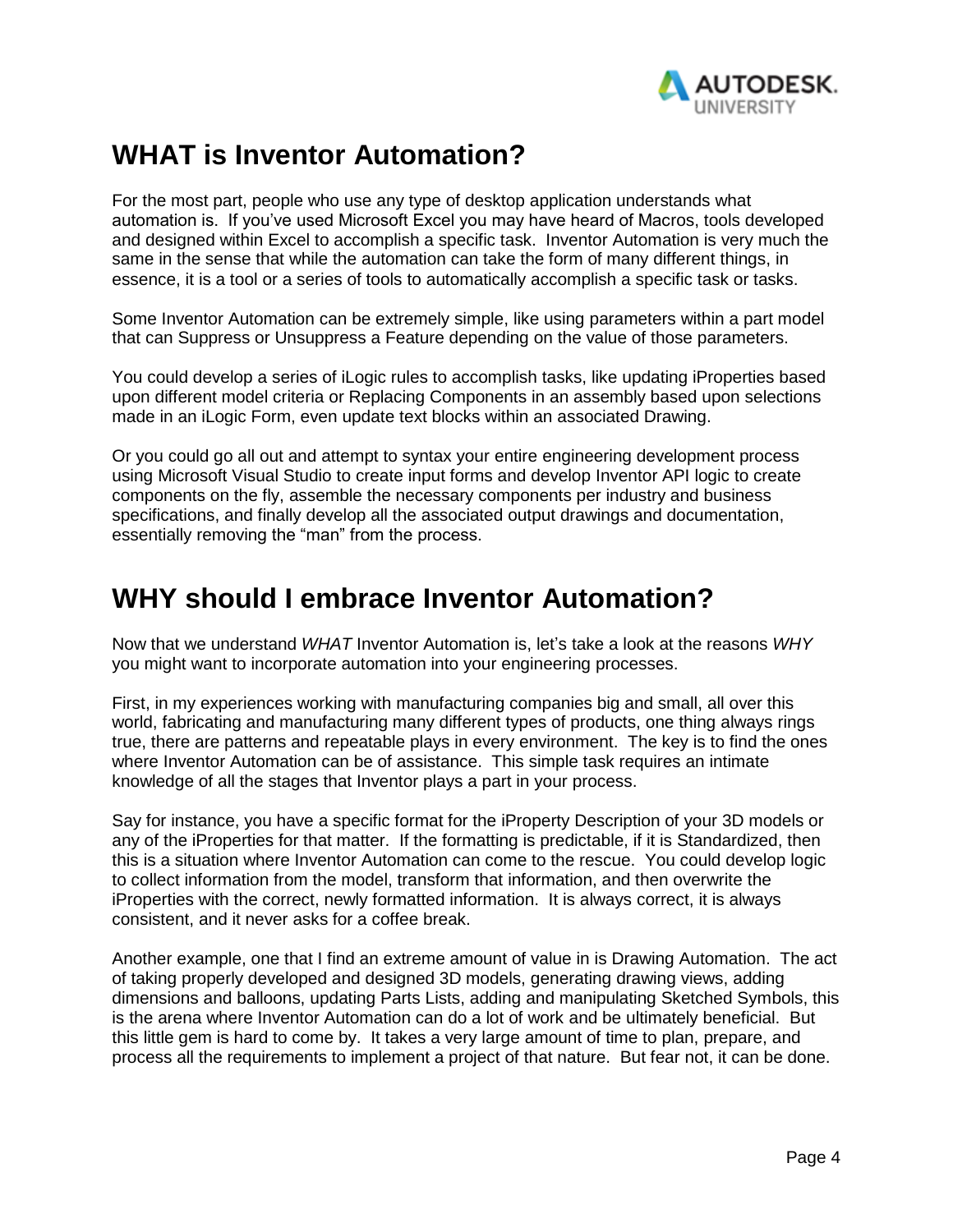

## <span id="page-4-0"></span>**The 4 Key Aspects of Inventor Automation**

Let me preface this by saying that any successful Inventor Automation project will require a plan. A plan will require knowledge and intelligence, the kind of intelligence that provides status and the current state of affairs. You must be intimately familiar with your data or surround yourself with the right team of people that do. You must know where you're starting from before you can determine how to get to where you want to be.



## Autodesk Inventor Automation Data Flow

- <span id="page-4-1"></span>• **Logic**
- <span id="page-4-3"></span><span id="page-4-2"></span>• **Model Development**
- **External Data Sources**
- <span id="page-4-4"></span>• **User Interface**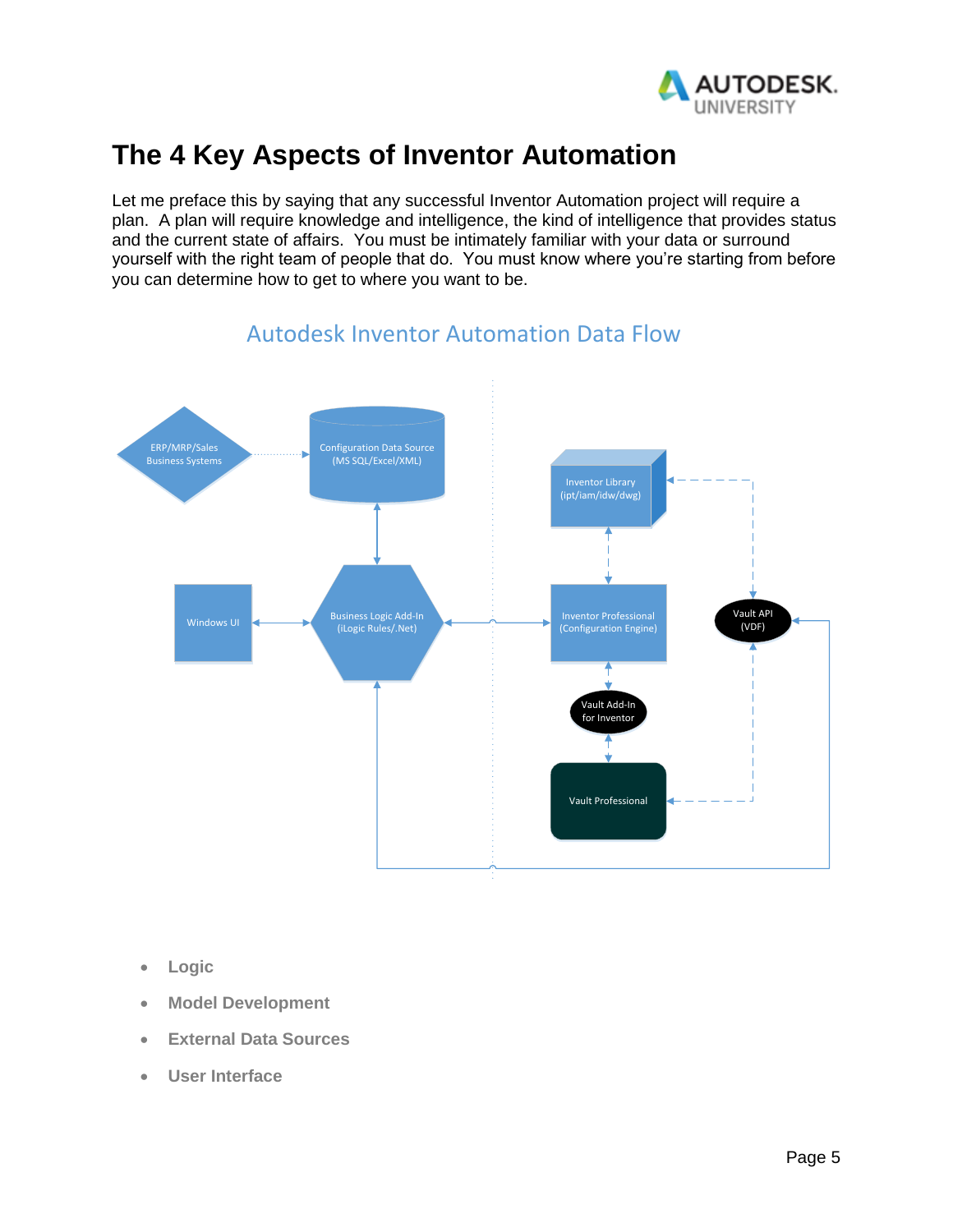

# <span id="page-5-0"></span>**In This Class…**

Knowing what we know about Inventor Automation and how vast the horizon is with its scope, let's get an understanding as to what we will be discussing in this AU class.

One of the steps within design processes companies ask me about on a frequent basis is Model Configuration. In the past, I had created a couple demonstration datasets that displayed some of the Out of the Box features of iLogic and how anyone can build a rudimentary Product Configurator. Being able to take a pool or collection of part and assembly models and put them together in an accurate and consistent manner, obeying best modeling and assembling practices ensuring the stability and integrity of the 3D information. This is definitely an area in the development process where everyone can relate.

This class will demonstrate the process of using a developed model configuration and "automatically" generate the 2D design documentation used for quoting, fabrication, or manufacturing. Topics of discussion will be around the essential features needed to develop 2D drawings, to include:

- Creating, naming, and activating Sheets
- Defining the model reference
- Creating, naming, locating, and scaling Views
- Creating and modifying Parts Lists
- Adding Dimensions
- Placing Balloons
- Adding and locating Sketched Symbols
- Working with iProperties and Parameters for Title Blocks

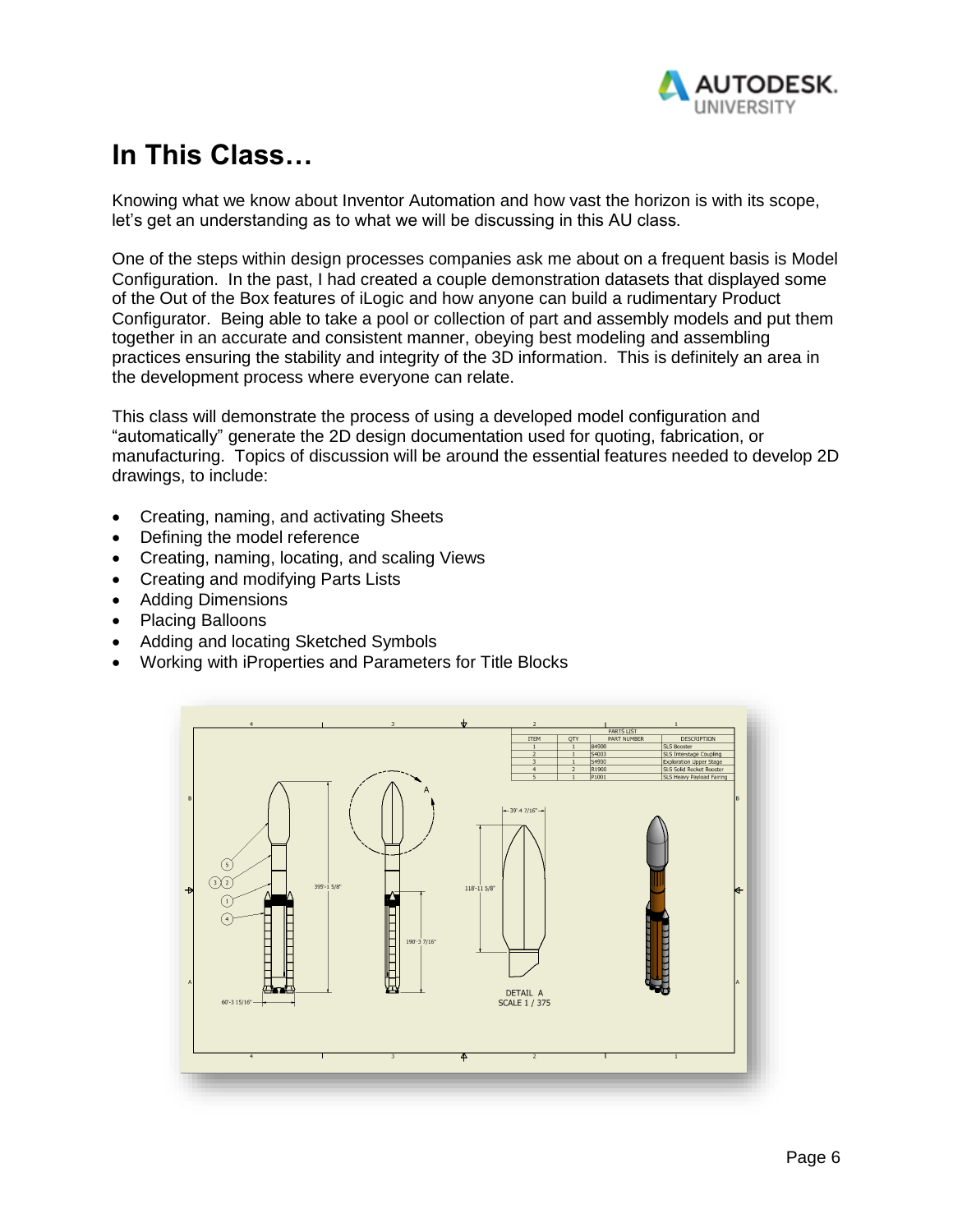

# <span id="page-6-0"></span>**Planning**

For any automation project to be successful, you must plan. Having a plan, with objectives to monitor and manage success metrics, will allow for contingencies to be accounted for, as well as having some type of road map to follow for the design. How many Sheets are needed for the Views and Dimensions needed to capture a design? What notes need to be included? Do the notes vary depending on the type of design needing to be documented? Do we know enough to predict how the drawings need to be configured? Does a user need to interact with the process? There are many questions that you must ask yourself, a plan will help you understand what those questions are.

Drawing Automation is a departure from Model Automation. In my previous AU classes, I discussed how to develop Product Configurators, taking models and putting them together in specific configurations to represent what it is you produce or manufacture. 3D models are engineering "gold" when it comes to conceptualizing and visualizing how to put something together. It is, without a doubt, essential in performing analysis, reducing costly prototype creation, and expediting roll out time from concept to production. But having the detailed drawings of those configurations is where most of us find the value. Without the drawings, humans have a challenging time manufacturing anything with quality and consistency. Imagine building a house without blueprints! Good Luck.

To pull off a Drawing Automation project in Inventor requires understanding of how Inventor works. Remember, iLogic does not change how Inventor works, it only changes how you work Inventor. Without knowing that a View requires a reference, or Dimensions need 2 points selected, or anything of the sort, it will be extremely difficult to understand what is required to automate the process. Also, Drawing References are Models, don't forget to give those Models some special attention. Look for the Model Development section below to understand how to prepare those valuable 3D models.

# <span id="page-6-1"></span>**Logic**

<span id="page-6-2"></span>**Where Do I Start?**

I'll admit, I'm not a programmer. I've never taken a class, I've never gone to school to write code, I didn't have a Yoda to seek advice from, well unless you consider Google a Yoda like figure. The internet has a wealth of information available to do certain little steps with whatever code language you would like to learn. I started learning Visual Basic .Net a while ago because of the need to understand iLogic. But, depending on your Inventor Automation architecture, you can use C# .Net as the code language for the logic, but the first step is to understand what language you want to use.

## <span id="page-6-3"></span>**To iLogic or not to iLogic?**

I get this question all the time. "Which is better, iLogic or the Inventor API?" Honestly, they are one in the same. I've always considered iLogic like a door to the Inventor API. It's just an environment with a library of commands that leverage the Inventor API to do Inventor tasks.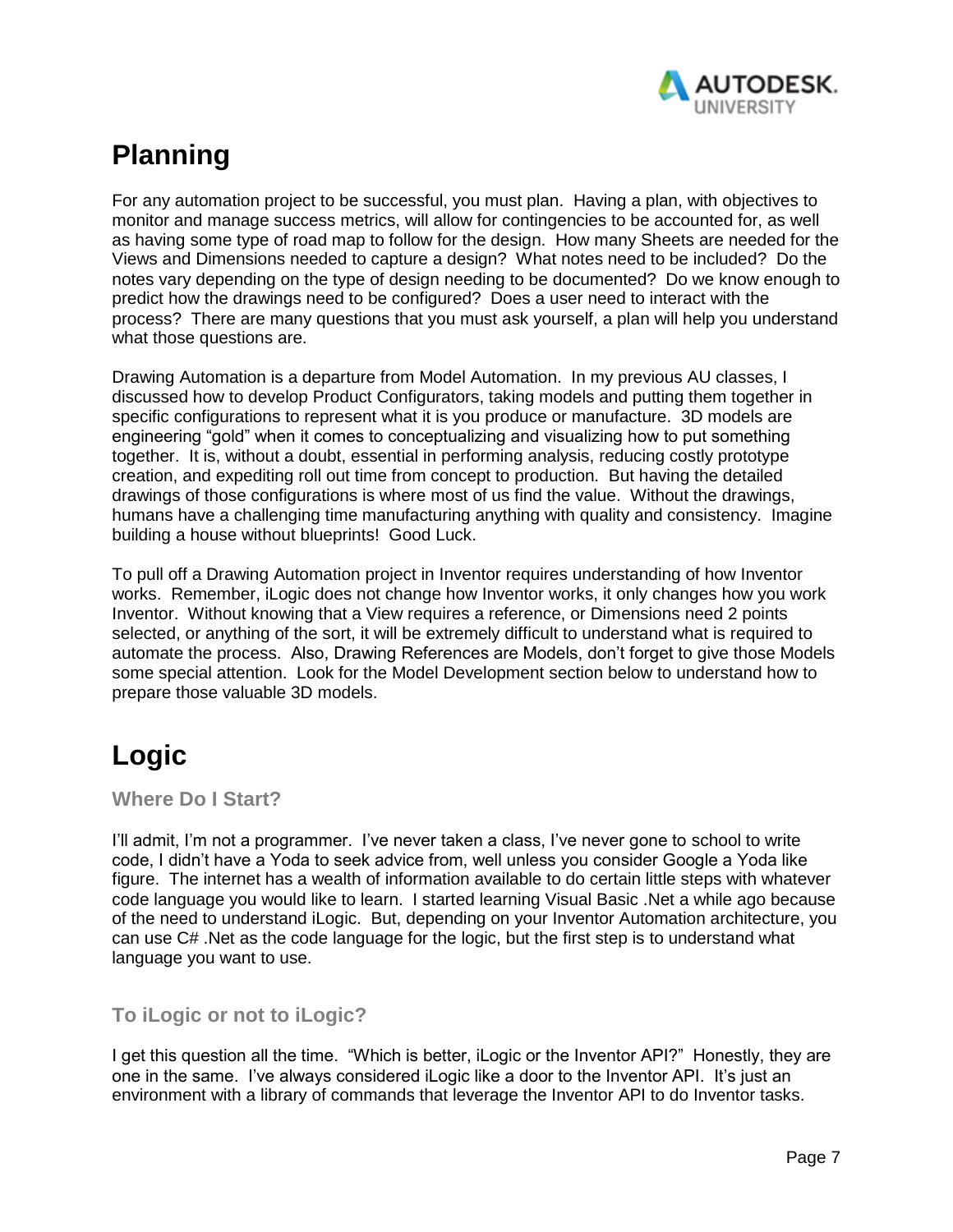

The key to make the decision of whether to use iLogic or not depends on several different factors. If you want to accomplish simple little tasks like updating iProperty information or if you want to update Part Feature data or maybe even if you want to create a pseudo iAssembly, basically controlling the Suppression state of components within an assembly. Another factor that should be taken into consideration is security. Because of its readily available tools and interface, most companies when designing and developing their iLogic code, use the default settings and store their iLogic code within the files themselves. This presents a couple undesirable situations. First, the code is exposed to anyone that has access to the file, which in most instances, is fine. But one can spend a lot of time and effort putting together the code in such a way that other personnel should not be tinkering with it. Often, there could be sensitive information involved with the code that for obvious reasons, we don't want out there and available to just anyone. External Rules can alleviate this problem to some degree by securing the Rule logic out on the network somewhere, and us the network security to prevent prying eyes from seeing exactly what is in the code.

If you're looking to do a more complex series of tasks with your Inventor Automation, like connecting to other business systems, or if you need real time updated database information, or if want to accomplish something like what I have demonstrated in this class, then I'm going to suggest using Visual Studio and the Inventor API. Creating an Inventor Add-In can provide you the security and single environment to do all your UI and Logic tasks needed for your automation project.

### <span id="page-7-0"></span>**The Inventor API**

API, or Application Programming Interface, is the recipe for *Doing* in Inventor. If you want to draw a line in a sketch, you select the Line button and then you input what Inventor requires. First, you select a start-point, then you select an end-point. Each task in Inventor has a set of Functions to do everything from drawing lines, to creating assembly constraints, to scaling

|                         | Search Help & Commands         | thomas.fitzger<br>Е                  |
|-------------------------|--------------------------------|--------------------------------------|
| [?] Help Topics         |                                | Help                                 |
| Programming/API Help    |                                | Onboarding Tutorials                 |
|                         | Find Recommended Hardware      | Learn More                           |
| Download Language Packs |                                | Connect                              |
|                         |                                | Team Web                             |
| <b>PARTS LIST</b>       |                                | Show Get Started Tab<br>J            |
| <b>PART NUMBER</b>      |                                | Desktop Analytics                    |
| B4900                   | <b>SLS Booster</b>             | About Autodesk Inventor Professional |
| S4003                   | SLS Interstage                 |                                      |
| S4900                   | <b>Exploration Upper Stage</b> |                                      |

drawing views. Understanding the intricate steps of each task in Inventor is crucial for planning and implementing an automation project.

You can also access it online:

[http://help.autodesk.com/view/INVNTOR/2019/ENU/?guid=GUID-DE98632B-3DC0-422B-](http://help.autodesk.com/view/INVNTOR/2019/ENU/?guid=GUID-DE98632B-3DC0-422B-A1C6-8A5A15C99E11)[A1C6-8A5A15C99E11](http://help.autodesk.com/view/INVNTOR/2019/ENU/?guid=GUID-DE98632B-3DC0-422B-A1C6-8A5A15C99E11)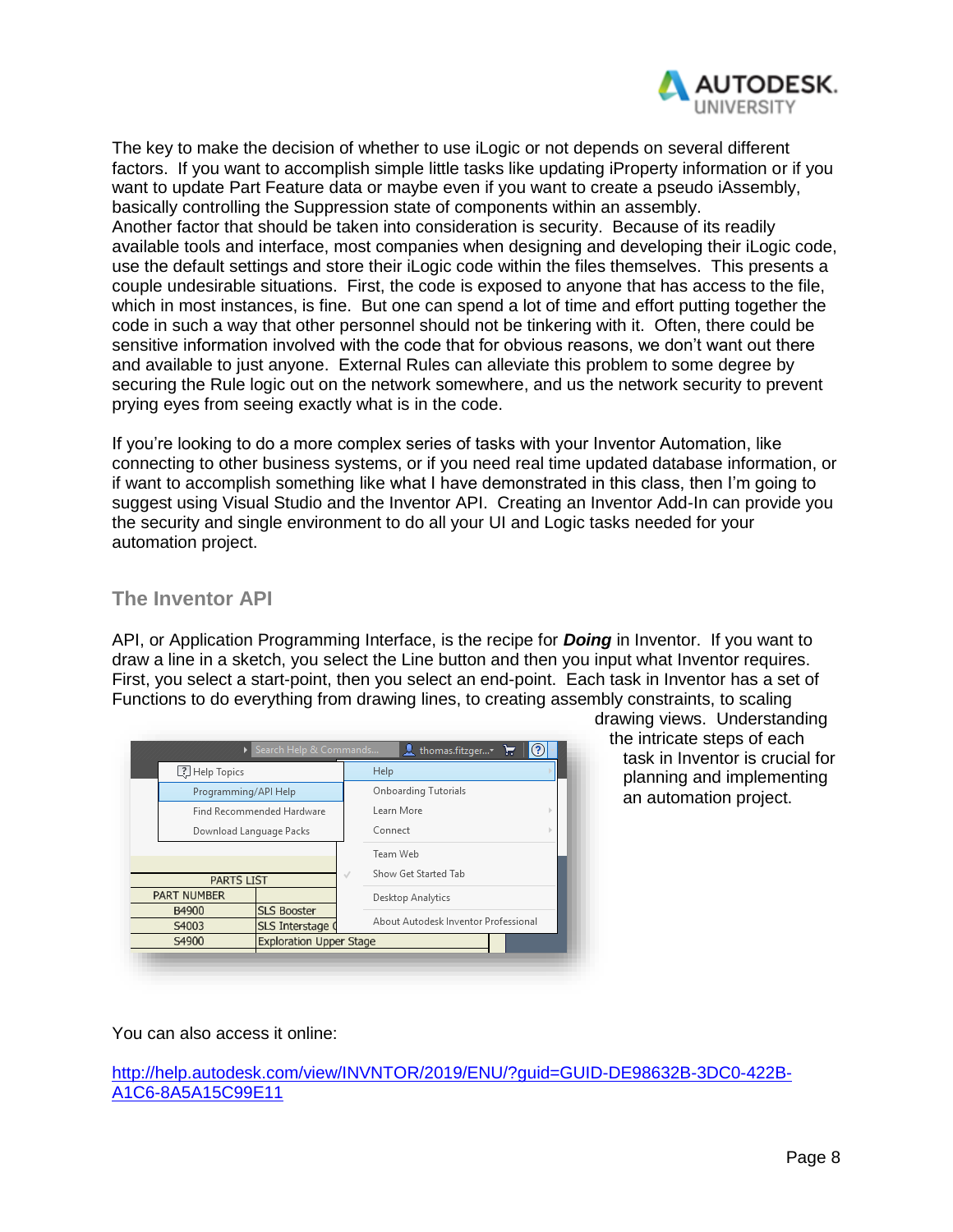

During the planning stage of your automation, outlining the Inventor steps from the perspective of the Inventor API will greatly expedite the logic development. Take for instance the concept of developing your drawing automation. One of the first steps when manually creating a drawing is defining what template to use, naming it, and then saving it. After that, how many sheets are needed?

Look in the Inventor API help to see the function to create a Sheet.



Now, I know, it's daunting. I was lost and confused the first dozen times I looked at it too. But, there is a lot of information out there on how to read and use the Inventor API. Look it up, do a search on YouTube, you'll be surprised on the number of examples, tutorials, and videos available.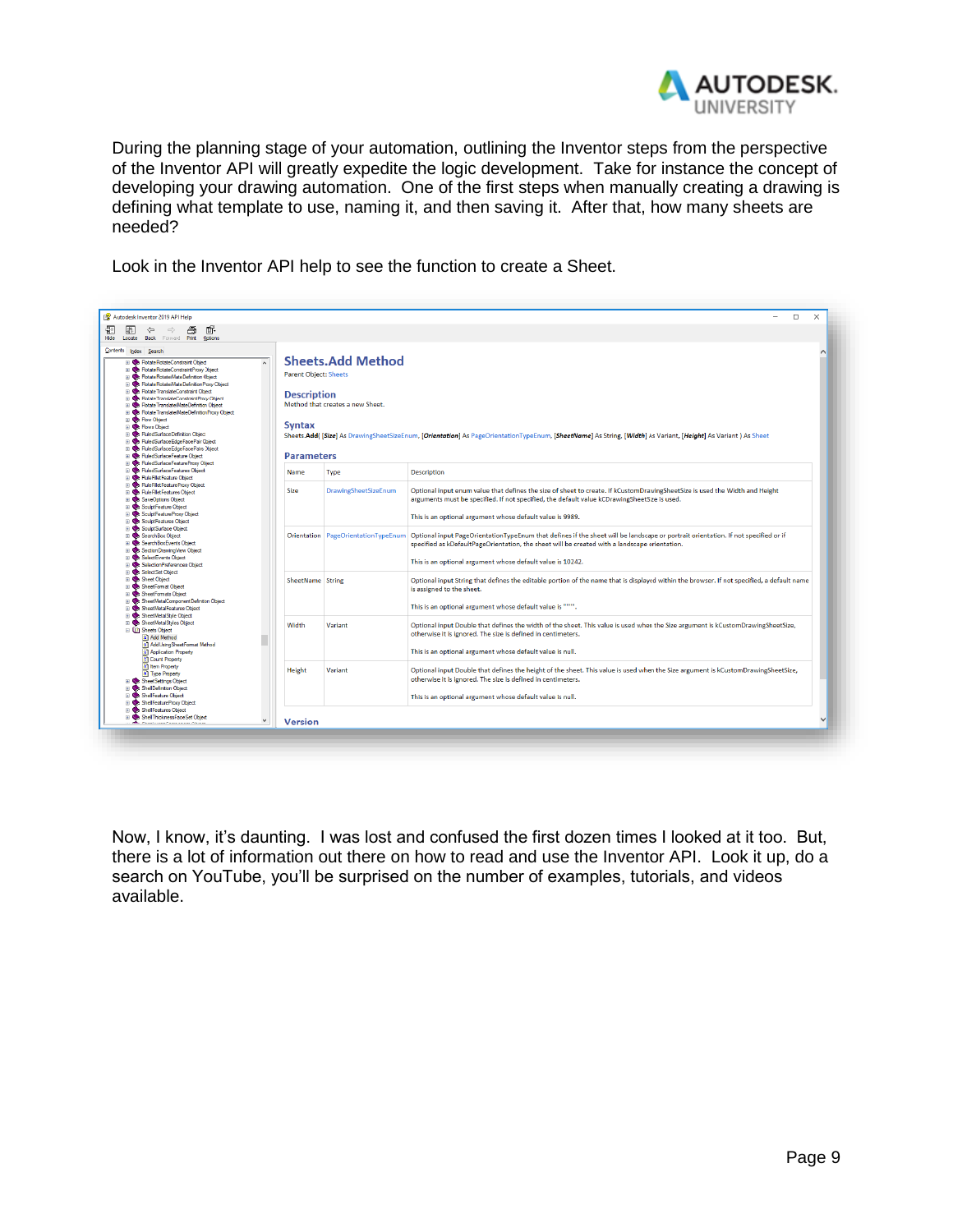

### <span id="page-9-0"></span>**Code Structure and Organization**

#### What's the best way to structure your code?

What I've learned through my experiences is, the more generic, the better. Each Function, Subroutine, or Rule that you will create should be as simplistic and ambiguous as possible. Each one will have an input, the data that is required for the nature of the Function. Data mining, manipulation, and interpretation is at its most prevalent in this phase of the project.

Even if you intend on using iLogic as your logic tool, organize your Rules in such a way that they perform a specific function or task. You can call on those rules at any time from another rule to better control when your logic fires specific routines. It's always better to have a lot of small rules then one large, complex rule. Your Functions and Subroutines should be written in the same manner.

#### <span id="page-9-1"></span>**Naming Convention**

The ability to identify files to use in Inventor Automation is one of the key points to be aware of for Model Development. As an example, if you as an Inventor user decided that you wanted to add a component to an assembly, you need two bits of information; File Name and File Location. Some companies use what is called a "smart file naming convention" where each character in the File Name has some sort of meaning, typically followed by some sequential number to ensure uniqueness. Some companies use an arbitrary or random combination of Alpha and Numeric characters to name their files. Typically, these companies use a Document Management system like Autodesk Vault where database properties can be searched to identify files. Instead of relying on File Names to be logical and have meaning, companies using a PDM can create search queries to find files based upon engineering or design information.

Whatever process you use to name files truly doesn't matter. What is important to focus on is what the convention might be. Similarly, Drawing Automation may require Sheets, Views, Work Features, and Entities to be named to identify and access them for different logic processing. If you want to add a Dimension to a View, what View? Adding a Balloon to a component in an Assembly that is being referenced in a View? You might need to add an Attribute tag to a Face in the component. What's the name of the Attribute you want to find? Giving them logical names makes this exercise much simpler.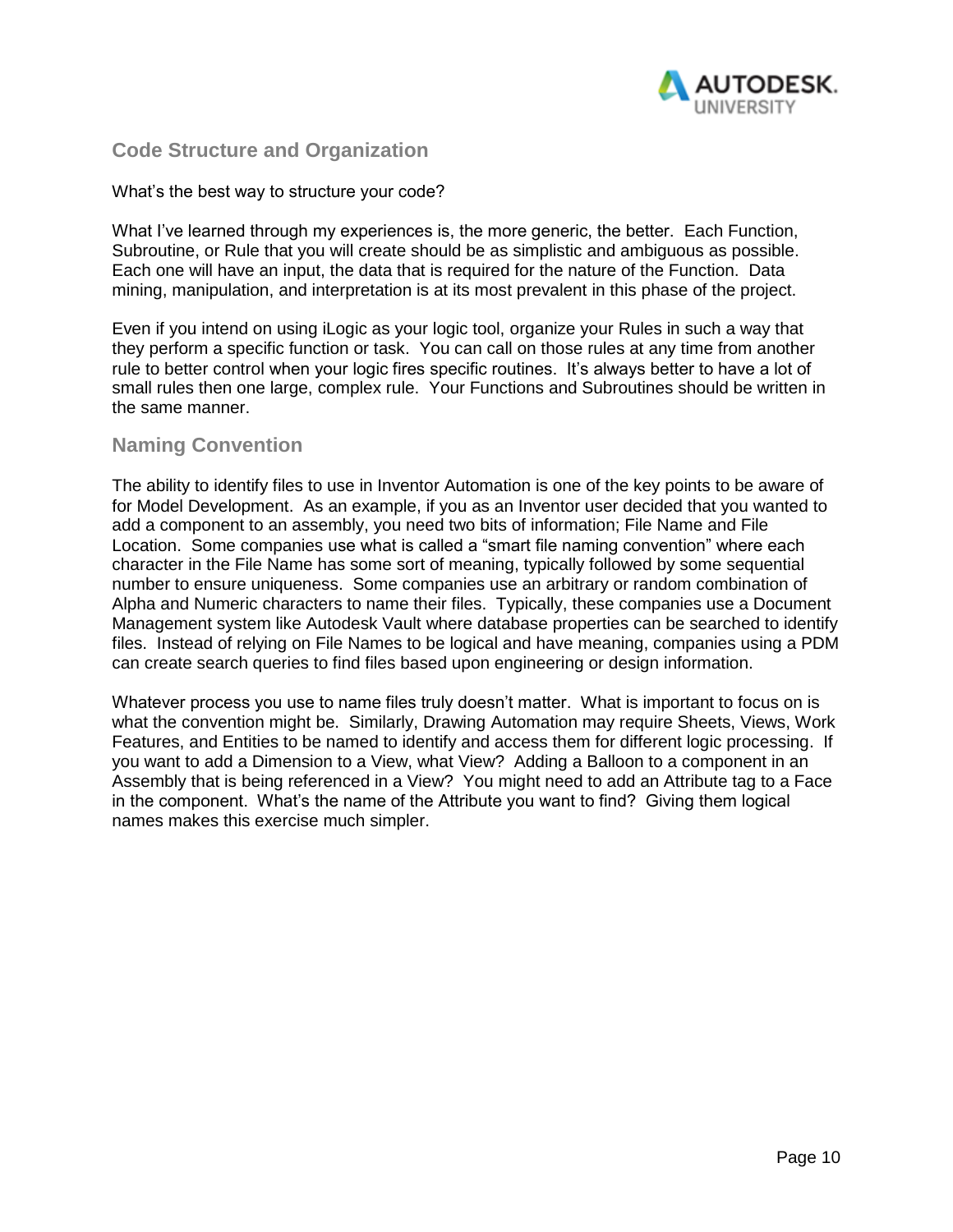

# <span id="page-10-0"></span>**Drawing Automation**

## <span id="page-10-1"></span>**What is Drawing Automation?**

The title of this section really tells the story. What do we have to do to make sure drawings get created automatically? Automatically is a word that is subject to interpretation. To most, it means that something happens without any human interaction. That would be in a perfect world. However, in engineering, we simply want to minimize the amount of human interaction, particularly if a process is repeatable, predictable, and relatively consistent. If we can automate the process, then we can ensure quality and consistency by removing the possibility for human error. It also allows us to utilize our staffing resources much more efficiently.

In Autodesk Inventor, Drawing Automation has specific steps to follow to accommodate the associations tasks have with one another. As in the example of generating a View, we first must identify a reference for that View. The next sections will discuss, in more detail, the process of developing your Drawing Automation.

#### <span id="page-10-2"></span>**Templates**

Defining a template or a series of templates to create your drawings from is the absolute first step in the process. You can use your default templates or create a whole new series of templates specific for the Drawing Automation. It doesn't matter if you use the IDW or DWG file extension. Record the file path location of your templates, it will be necessary later.

Depending on the scale of your Drawing Automation, you may need many different templates. The template you use for one type of product may differ from another simply because the level of detail required. Creating a drawing of a single part file obviously would be different then a drawing of a complex assembly. Most of the time, you can accommodate a lot of these differences.

#### <span id="page-10-3"></span>**Sheets**

After we identify what drawing template to use, next is Sheets. What number of Sheets do we need? What size Sheets do we need? What name do we want to apply to the Sheets? What about Borders and Title Blocks? The following items need to be considered:

- Naming Convention for your Sheets
- Sizing you Sheets, A size, B size, etc.
- Activating a specific Sheet
- <span id="page-10-4"></span>• Deleting Sheets

#### **Views**

Creating various Views allows us to capture the necessary geometric information to accurately define how something is configured. Inventor creates Views based upon Model Reference. We as end users can define which Model Reference to use for each View that is generated, depending on the type of View that is needed. The Inventor API allows us to define that Model Reference as well.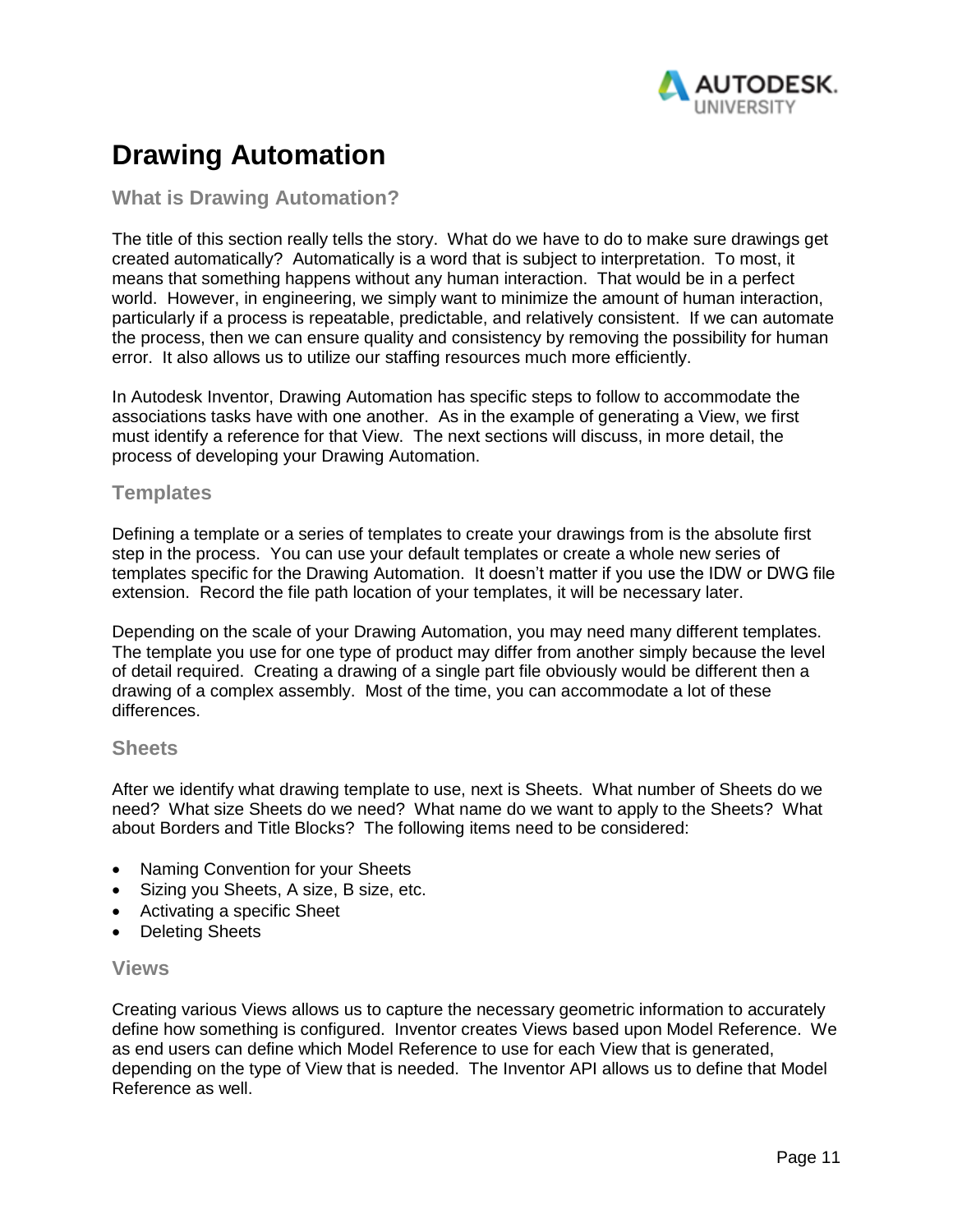

If you are detailing a single Part file, well, the Model Reference would be consistent throughout the drawing. Well, what about a complex assembly? There are many different components, subassemblies, orientations, visibility options, etc., that need to be taken into consideration. This is where understanding the power and strengths of Inventor will help you out. The following items need to be considered:

- Naming Convention for your Views
- What type of View is needed, Base, Projected, Section, etc.
- View Scaling
- View Positioning
- View Orientation

Use a powerful Naming Convention to identify Parts and Assemblies that need the Visibility turned off from within each View. There are methods to iterate through a View and turn off the Visibility of select components and subassemblies based upon their name. Leverage Level of Detail Representations in your Assemblies to control what graphical information is present within the Views as well.

#### **Tips!!!!**

When working with Views, there are a few things that aren't apparent when it comes to writing the logic code. First, Views are placed based upon 2D Points, essentially an X and Y. Second, View scale is difficult to judge, I always manage scaling based upon Sheet size. This way no matter what Sheet size I use, the Views will always fit.

#### <span id="page-11-0"></span>**Parts Lists**

For the most part, if you configure your Views correctly, the Parts List will take care of itself. But there are occasions where the Parts List does not reflect that in which you want to represent. All of us as one point have created a View based upon a Level of Detail, then placed a Parts List. Why do the components and subassemblies that I have suppressed still show up in the Parts List? Sometimes, we must filter components and subassemblies out because Level of Detail does not control the Parts List, View Representation filters do. We can also write code to do the same thing. We can also populate the Parts Lists with custom or "dynamic" information if we'd like. The following items need to be considered:

- Parts Lists location
- Content filtering
- Item renumbering

#### <span id="page-11-1"></span>**Dimensions**

The topic of creating and placing dimensions in an automated fashion has challenged consultants like me for a while. An end user can simply look at a View and with the basic of information, apply the dimensions needed to detail it out. But automation cannot look at a View and process it visually. Code needs other criteria, other information to make determinations about how to place dimensions. A method I use is by applying Work Points to the components or subassemblies that graphically compose where my dimensions should go. After I create the Work Points, I rename them following a predetermined Naming Convention so when my code needs them, it can find them.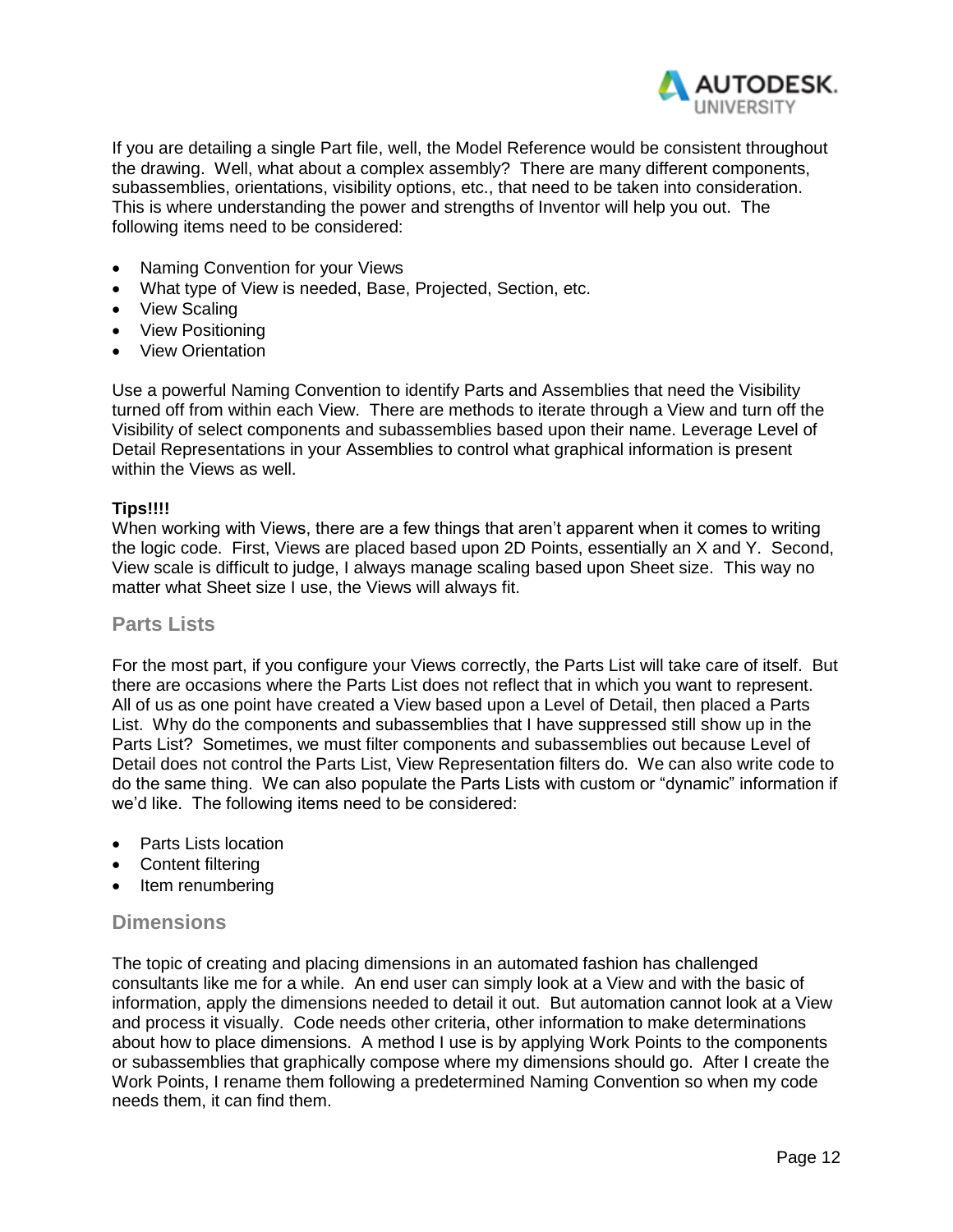

Depending on the type or category of file that needs 2D documentation, the number of Dimensions can be immense. Typically for a quote, you may just need overall dimensions, a footprint, connectivity information, etc. But for fabrication or manufacturing documentation, well, you can imagine. How do we easily control, manage, and consume the information needed to place all those Dimensions? As I discussed in my previous AU classes, I like to leverage External Data Sources for situations like this. Using Microsoft Excel or SQL databases allow for the flexibility and user friendliness needed to input and edit large amounts of data. In my example, I use an Excel spreadsheet for my Dimension information.

#### **Tips!!!!**

When working with Dimensions, there are a few things that aren't apparent when it comes to writing the logic code. Dimension placement is based upon 2D Points, once again, X and Y. You need a start-point, an end-point, and a point for the text placement. Because the points are dependent upon 3D graphical information, points need to be "projected" into 2D space. Get familiar with Geometry Intent in the Inventor API.

#### <span id="page-12-0"></span>**Balloons**

When I first started using Inventor, I was just amazed at the fact that if I point a Balloon at something else in a View, the Balloon number updated and reflected the corresponding item number in the Parts List. Coming from AutoCAD where quadruple checking the manual table we called a BOM to make sure item numbers matched was extremely tedious, time consuming, and prone to mistakes. As I started working with Drawing Automation, I found that working with Balloons was much easier than I had anticipated. Identifying what needed a Balloon was a simple as Attribute tagging. In previous versions of Inventor, this was accomplished by using a utility developed by Brian Ekins called Attribute Helper. It provides a simple, easy to use interface to select Faces, Edges, Points, etc. and apply a named "tag" to it. Then all you need to do is iterate through the files and find the Attribute, access its object and viola, you now know what to attach a Balloon to. The hardest part of it all is placing the Balloon itself, ensuring you don't interfere with other annotations in the drawing.

#### **Tips!!!!**

When working with Balloons, there are a few things that aren't apparent when it comes to writing the logic. The Balloon placement can be controlled based upon the attachment point or relative to the View. I find it easier to use the attachment point as reference and controlling the direction of the Balloon based upon where the attachment point entity is. If the entity is right of the View centerline, then the direction of the Balloon is to the right. If it's to the left, then left. You get the point.

You can also control the Balloon shape type as well as the Balloon value.

### <span id="page-12-1"></span>**Sketched Symbols**

In Inventor, we control text blocks by using Sketched Symbols. They are predefined, stored within the drawing, easy to use, and can even be dynamic. They can even have Leaders to attach to geometry and move around. In my opinion, working with Sketched Symbols is the easiest of them all. You simply call the name of the symbol you want and define its location relative to the Sheet. Add Prompted Entry fields if you want to have dynamic Sketched Symbols.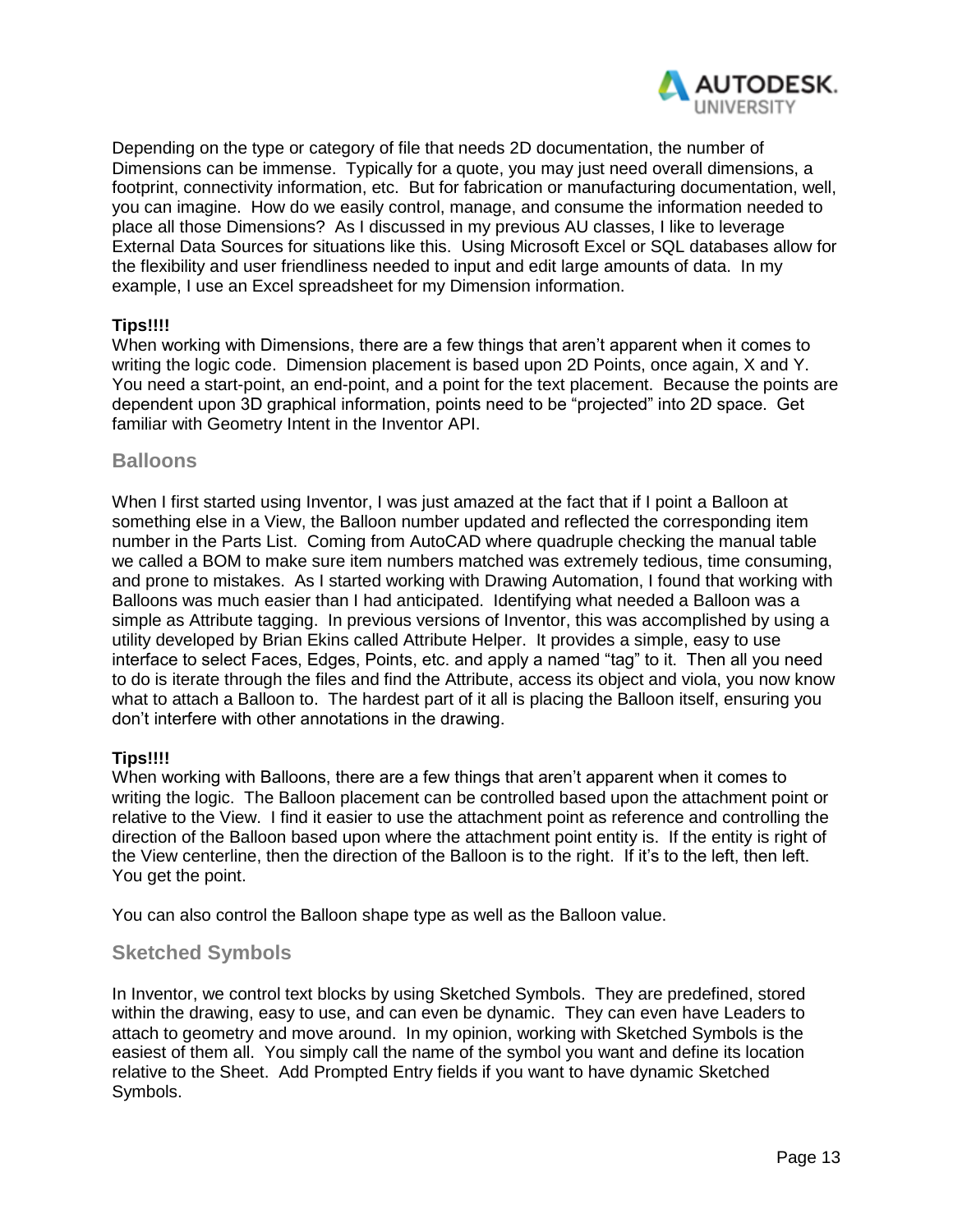

## <span id="page-13-0"></span>**Model Development**

### <span id="page-13-1"></span>**Attributes**

Have you ever just wanted to give a Face or an Edge a name? Well, now you can! Ok, you have been able to for a long time now, but now we can do it easily. In Inventor 2019, if you select a Face or an Edge, and Right Click, you will see in the menu the opportunity to Assign Name. The name you provide will be the named Attribute to search for, as I explained when applying Balloons.

Another way to add Attributes, if you're not using Inventor 2019, is by using the Attribute Helper:

[https://modthemachine.typepad.com/AttributeHelperSetup\\_2.6.zip](https://modthemachine.typepad.com/AttributeHelperSetup_2.6.zip)

The key of using Attributes for designating faces and edges is to have an adequate Naming Convention and understanding which files will be involved with the Balloon process as well as their orientation.

### <span id="page-13-2"></span>**Work Points**

I have found great success with using Work Points to define where the start-point and end-point of any dimension is located. I create the appropriate Work Point in the necessary file, give it a logical name based upon a Naming Convention, and turn off the visibility. Because all dimensions have 2 points, I postfix each corresponding Work Point with a 1 and a 2. It allows for looping within the code much easier. I theorize that using Attributes to tag vertices will work, although I have not tried the workflow.

# <span id="page-13-3"></span>**Finally**

<span id="page-13-4"></span>**External Data Sources**

As I mentioned before, External Data Sources can be extremely valuable, particularly if your Drawing Automation has aspects that include numerous variables. Microsoft Excel and Microsoft SQL Server are tools to use to accomplish storing and retrieving variable information, on demand. They also provide a user-friendly means of adding, updating, and administrating the design specific information as your Drawing Automation scales and grows.

#### <span id="page-13-5"></span>**User Interface**

Not all Drawing Automation projects will require a User Interface. Typically, a User Interface will be created and used when developing Design Automation, like a product configurator. If this is the case, the Drawing Automation will usually an extension of the Design Automation and leverage its UI. However, a UI can be created to initiate the Drawing Automation process and provide a means to apply critical information to satisfy the inputs for the Drawing Automation.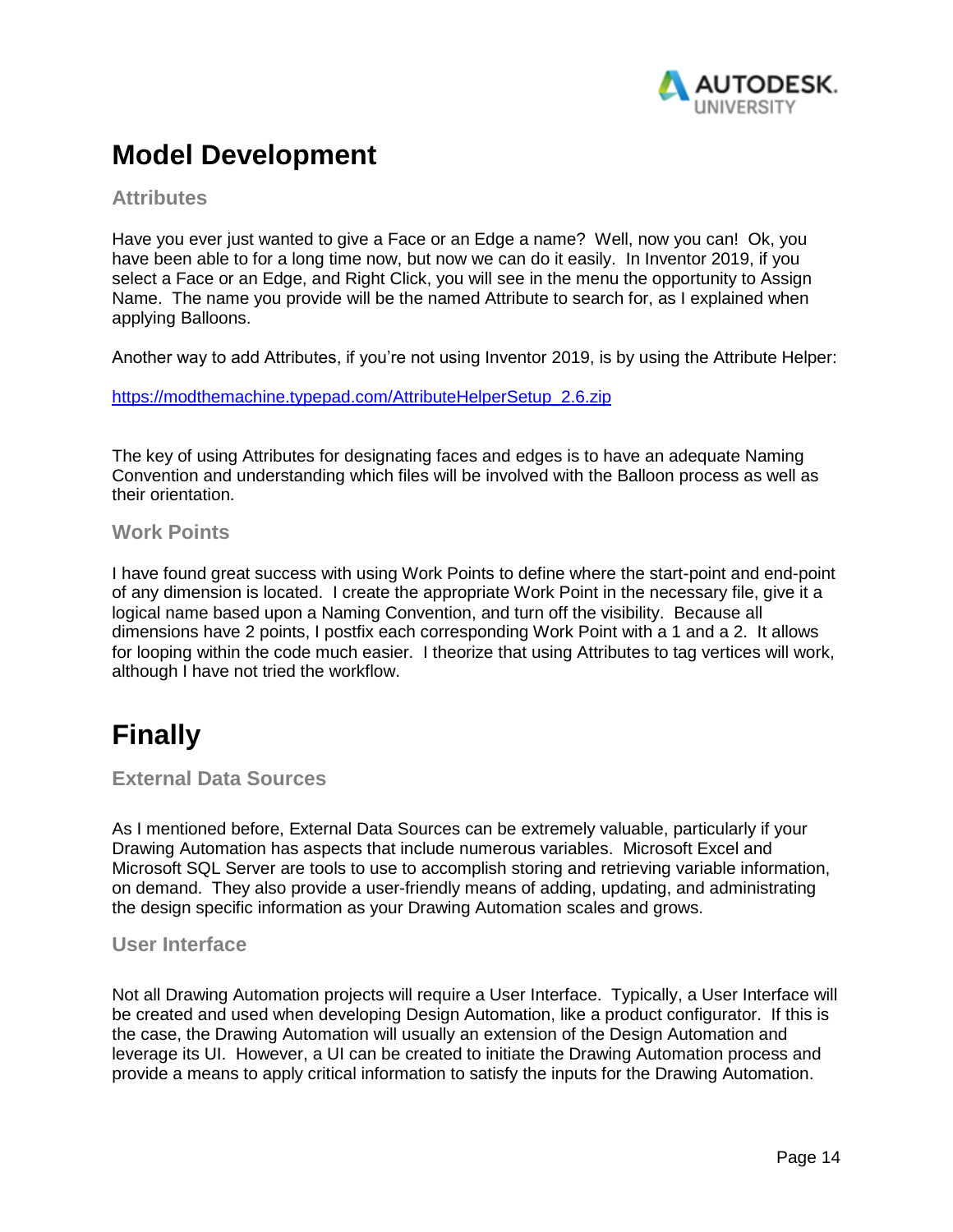

<span id="page-14-0"></span>**How About an Inventor Add-In?**

The next logical step in terms of complexity, level of effort, and functionality is developing an Inventor Add-In. Running iLogic rules by manually triggering them, or developing an iLogic form or forms, or creating windows forms in Visual Studio and using an iLogic rule to run them is very common ways of interfacing with your end users. But some companies have a need or desire to streamline how end users work in the Inventor environment. For those that want to go all out and truly "Customize" Inventor, developing an Inventor Add-In is the way to go.

My friend Brian Ekins has talked about this subject so many times and all the information needed to get started creating an Inventor Add-In is available online. Here are some helpful links:

<http://modthemachine.typepad.com/files/VBAtoAddIn.pdf>

[http://au.autodesk.com/au-online/classes-on-demand/class-catalog/2016/inventor](http://au.autodesk.com/au-online/classes-on-demand/class-catalog/2016/inventor-professional/sd17917#chapter=0)[professional/sd17917#chapter=0](http://au.autodesk.com/au-online/classes-on-demand/class-catalog/2016/inventor-professional/sd17917#chapter=0)

# <span id="page-14-1"></span>**Links**

<span id="page-14-2"></span>**My Favorites**

[https://stackoverflow.com](https://stackoverflow.com/)

[http://modthemachine.typepad.com/my\\_weblog/2013/02/inventor-api-training-lesson-1.html](http://modthemachine.typepad.com/my_weblog/2013/02/inventor-api-training-lesson-1.html)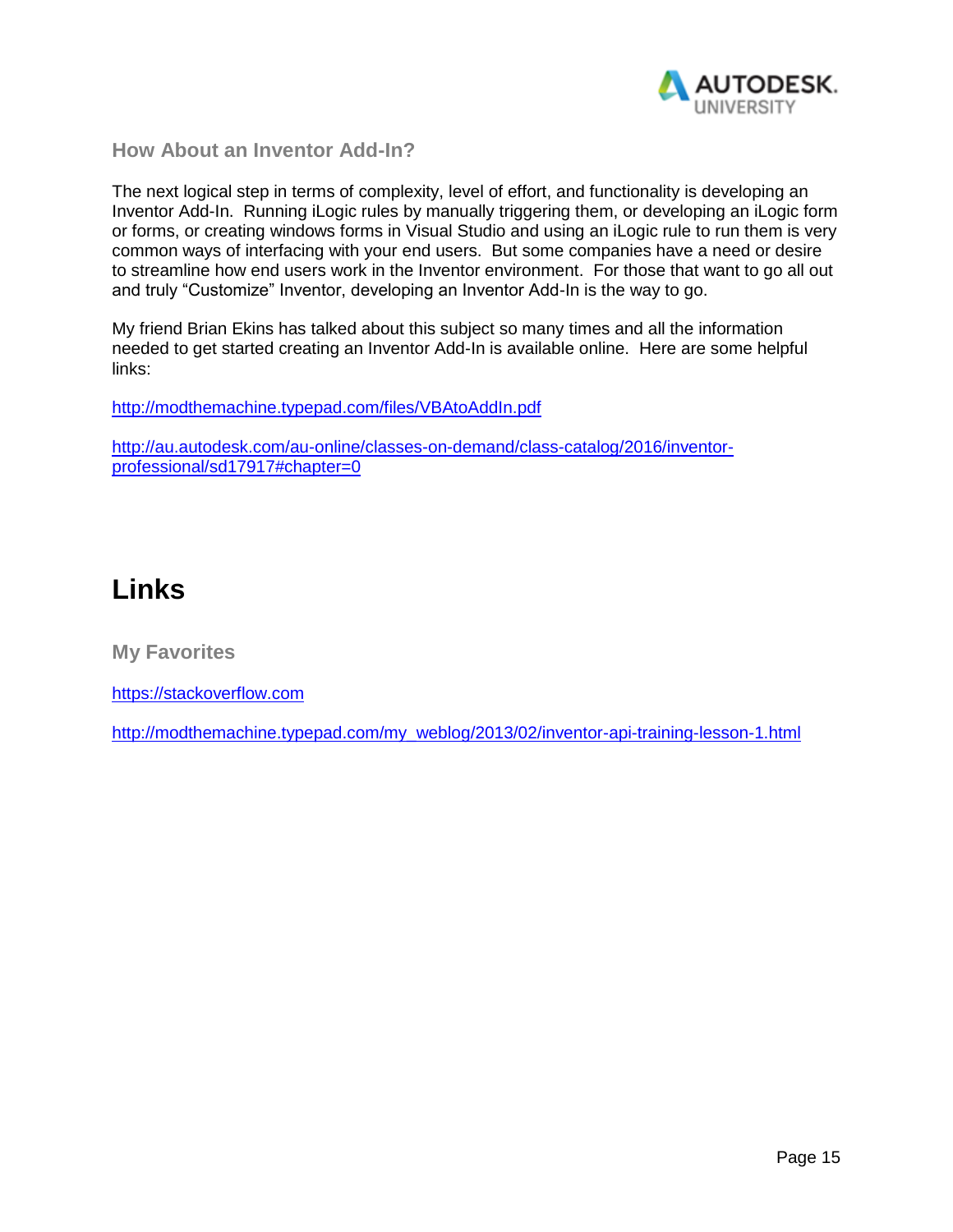

## <span id="page-15-0"></span>**Code Examples**

<span id="page-15-1"></span>**Today is your Lucky Day!**

Here is the code I used in my Data Set. Use it as you wish. Obviously, the code samples below are specific to the dataset I created and will need some tweaking to work in your situation. If you'd like a copy of the entire Data Set, contact me at: [thomas.fitzgerald@autodesk.com](mailto:thomas.fitzgerald@autodesk.com)

## <span id="page-15-2"></span>**The Easy Stuff**

<span id="page-15-3"></span>**Sheets**

```
Sub Main
       Dim sheetNames As New List(Of String)
       sheetNames.Add("MAIN")
       sheetNames.Add("Detail")
       Dim sheetSize As DrawingSheetSizeEnum = 9988
       Dim invDoc As DrawingDocument = ThisApplication.ActiveDocument
       Dim oSheet As Sheet = Nothing
       '*** Add the number of Sheets and name the Sheets
       For index As Integer = 1 To oSheets.Count
               oSheet = invDoc.Sheets.Add(sheetSize, ,sheetNames(index - 1))
       Next
       '*** Delete Sheet:1
       For Each oSheet In invDoc.Sheets
               If oSheet.Name = "Sheet:1" Then
                      oSheet.Delete
               End If
       Next
       '*** Activate the MAIN Sheet
       For Each oSheet In invDoc.Sheets
               If oSheet.Name = \circSheets(0) & ":1" Then
                       oSheet.Activate
               End If
       Next
End Sub
```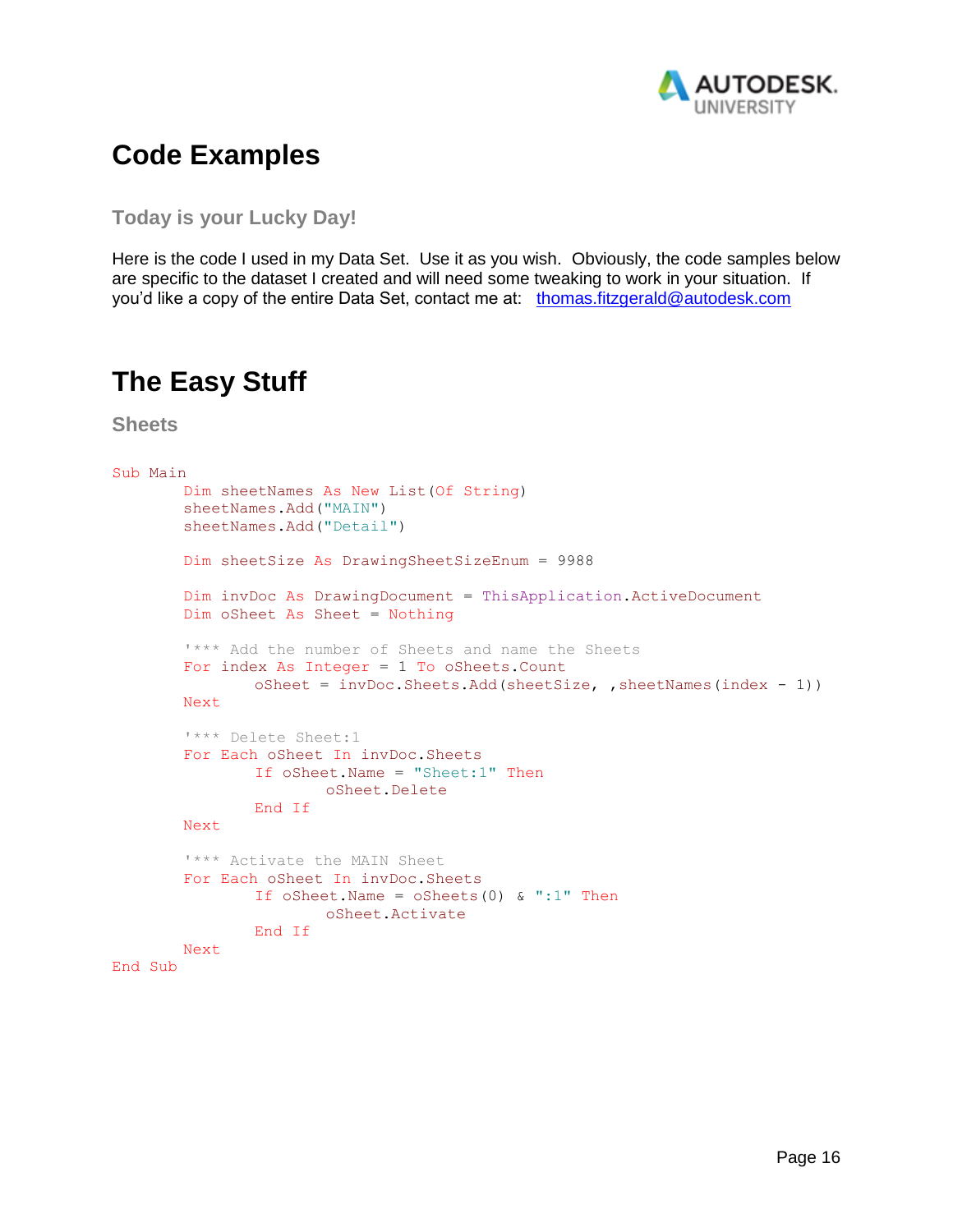

#### <span id="page-16-0"></span>**Views**

```
Sub Main
       Dim oDoc As DrawingDocument = ThisApplication.ActiveDocument
       Dim oSheet As Sheet = oDoc.ActiveSheet
       DeleteView(oSheet)
       '*** Define View Locations
       Dim sheetCenterVertical As Double = ((oSheet.Height / 2) - 1.5)
       Dim baseViewHorizontal As Double = (oSheet.Width * .17)
       Dim projViewHorizontal As Double = (oSheet.Width * .4)
       Dim detailViewHorizontal As Double = (oSheet.Width * .6)
       Dim isoViewHorizontal As Double = (oSheet.Width * .85)
        '*** Define Model Reference
       Dim modelReference As Document = 
ThisApplication.Documents.Open(SharedVariable("currentPath") & "\" & 
SharedVariable("newFileName") & ".iam", False)
       Dim oScale As Double = 1
       '*** Create Points for View Locations
       Dim oPoint(4) As Point2d
       oPoint(1) =ThisApplication.TransientGeometry.CreatePoint2d(baseViewHorizontal, 
sheetCenterVertical)
       oPoint(2) =ThisApplication.TransientGeometry.CreatePoint2d(projViewHorizontal, 
sheetCenterVertical)
       oPoint(3) =ThisApplication.TransientGeometry.CreatePoint2d(detailViewHorizontal, 
sheetCenterVertical + 2)
       oPoint(4) =ThisApplication.TransientGeometry.CreatePoint2d(isoViewHorizontal, 
sheetCenterVertical + 1)
        '*** Define View Orientation
       Dim viewOrientation(4) As ViewOrientationTypeEnum
       viewOrientation(1) = 10764
       viewOrientation(4) = 10759
       '*** Define View Style
       Dim viewStyle(4) As DrawingViewStyleEnum
       viewStyle(1) = 32258viewStyle(2) = 32258viewStyle(3) = 32258viewStyle(4) = 32259'*** Create the Views
       Dim oBaseView As DrawingView = Nothing
       Dim oProjView As DrawingView = Nothing
       Dim oDetailView As DrawingView = Nothing
       Dim oIsoView As DrawingView = Nothing
       Dim detailCenter As Point2d = \text{oPoint}(2)
```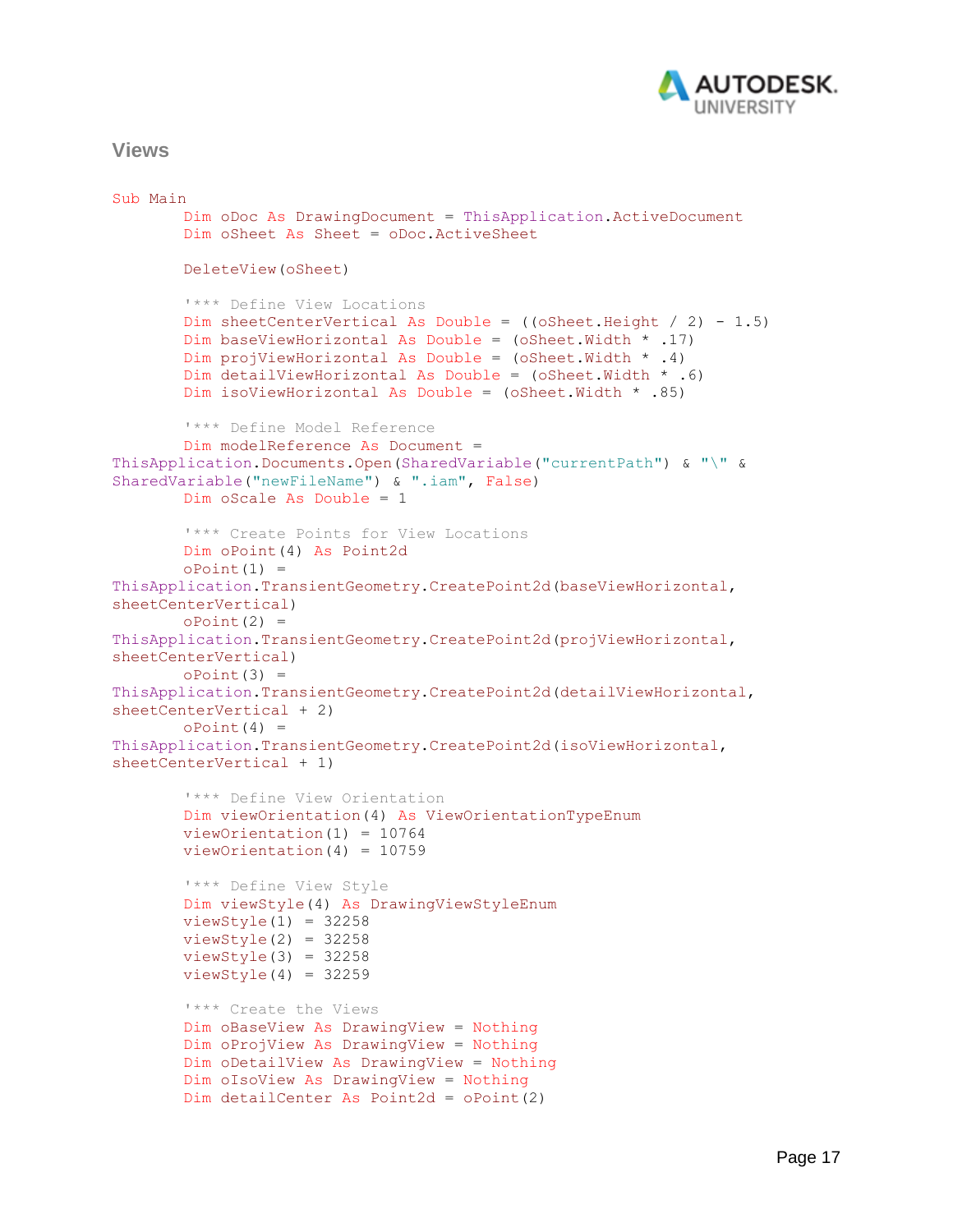

```
For i = 1 To 4
               If i = 1 Then
                       oBaseView = 
oSheet.DrawingViews.AddBaseView(modelReference, oPoint(i), oScale, 
viewOrientation(i), viewStyle(i))
                       oBaseView.Name = "BaseView" & i
                       Call SetViewScale(oSheet, oBaseView)
               ElseIf i = 2 Then
                       oProjView = 
oSheet.DrawingViews.AddProjectedView(oBaseView, oPoint(i), viewStyle(i))
                       oProjView.Name = "ProjView" & i
               ElseIf i = 3 Then
                       detailCenter.Y = detailCenter.Y + 6.1oDetailView = 
oSheet.DrawingViews.AddDetailView(oProjView, oPoint(i), viewStyle(i), True, 
detailCenter, 3.2)
                       oDetailView.Name = "View" & i
                       oDetailView.Scale = oProjView.Scale * 2
               ElseIf i = 4 Then
                       oIsoView = 
oSheet.DrawingViews.AddBaseView(modelReference, oPoint(i), oScale, 
viewOrientation(i), viewStyle(i))
                       oIsoView.Name = "IsoView" & i
                       Call SetViewScale(oSheet, oIsoView)
               End If
       Next
       iLogicVb.RunRule("Add Parts List")
End Sub
Function DeleteView(oSheet As Sheet)
       For Each view As DrawingView In oSheet.DrawingViews
              View.Delete()
       Next
End Function
Function SetViewScale(oSheet As Sheet, oView As DrawingView)
       Dim viewScale As Double = Nothing
       Dim trueViewHeight As Double = Nothing
       Dim viewName As String = oView.Name
       Dim viewHeight As Double = Nothing
       If Not viewName.Contains("Iso") Then
              viewHeight = (oSheet.Height * .6)
       Else
               viewHeight = (6 \text{sheet.Height} * .45)End If
       trueViewHeight = oView.Height
       viewScale = (viewHeight / trueViewHeight)
       oView.Scale = viewScale
End Function
```
Page 18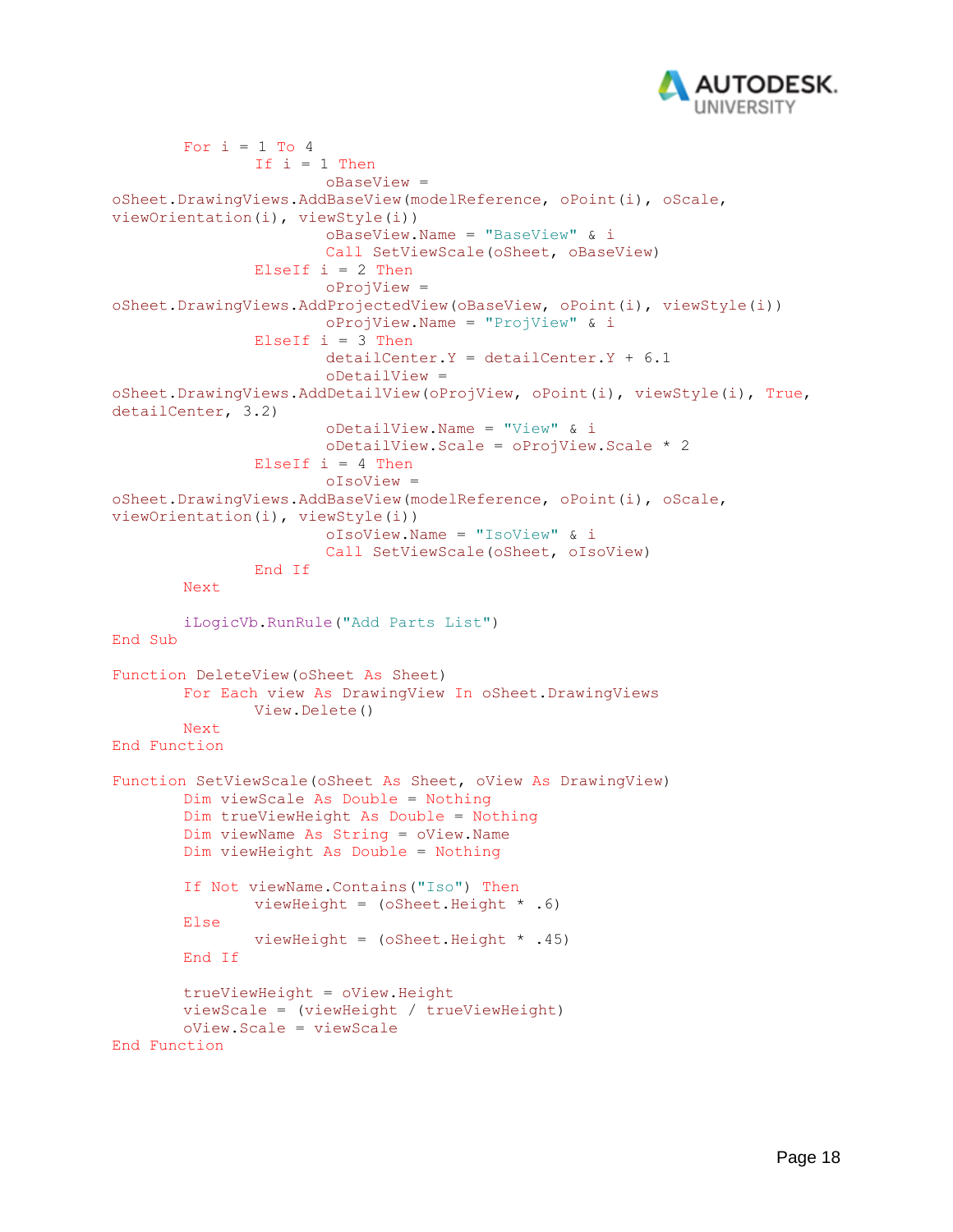

## <span id="page-18-0"></span>**Parts List**

```
Sub Main
     Dim invDoc As DrawingDocument = ThisApplication.ActiveDocument
     Dim oSheet As Sheet = invDoc.ActiveSheet
     Try
         DeletePartsList(oSheet)
     Catch
     End Try
     Dim oDrawingView As DrawingView = oSheet.DrawingViews(1)
     Dim oBorder As Border = oSheet.Border
     Dim oPlacementPoint As Point2d
     If Not oBorder Is Nothing Then
         oPlacementPoint = oBorder.RangeBox.MaxPoint
     Else
         oPlacementPoint = 
ThisApplication.TransientGeometry.CreatePoint2d(oSheet.Width, oSheet.Height)
     End If
       Dim partsListBomType As PartsListLevelEnum = 46593
     Dim oPartsList As PartsList = oSheet.PartsLists.Add(oDrawingView, 
oPlacementPoint, partsListBomType)
End Sub
Private Sub DeletePartsList(oSheet As Sheet)
     Dim oPartList As PartsList
     For Each oPartList In oSheet.PartsLists
        oPartList.Delete()
    Next
End Sub
```
## <span id="page-18-1"></span>**Reorder Parts List**

```
Dim oDrawDoc As DrawingDocument = ThisApplication.ActiveDocument
Dim oPartList As PartsList = oDrawDoc.ActiveSheet.PartsLists.Item(1)
oPartList.Renumber()
oPartList.SaveItemOverridesToBOM()
```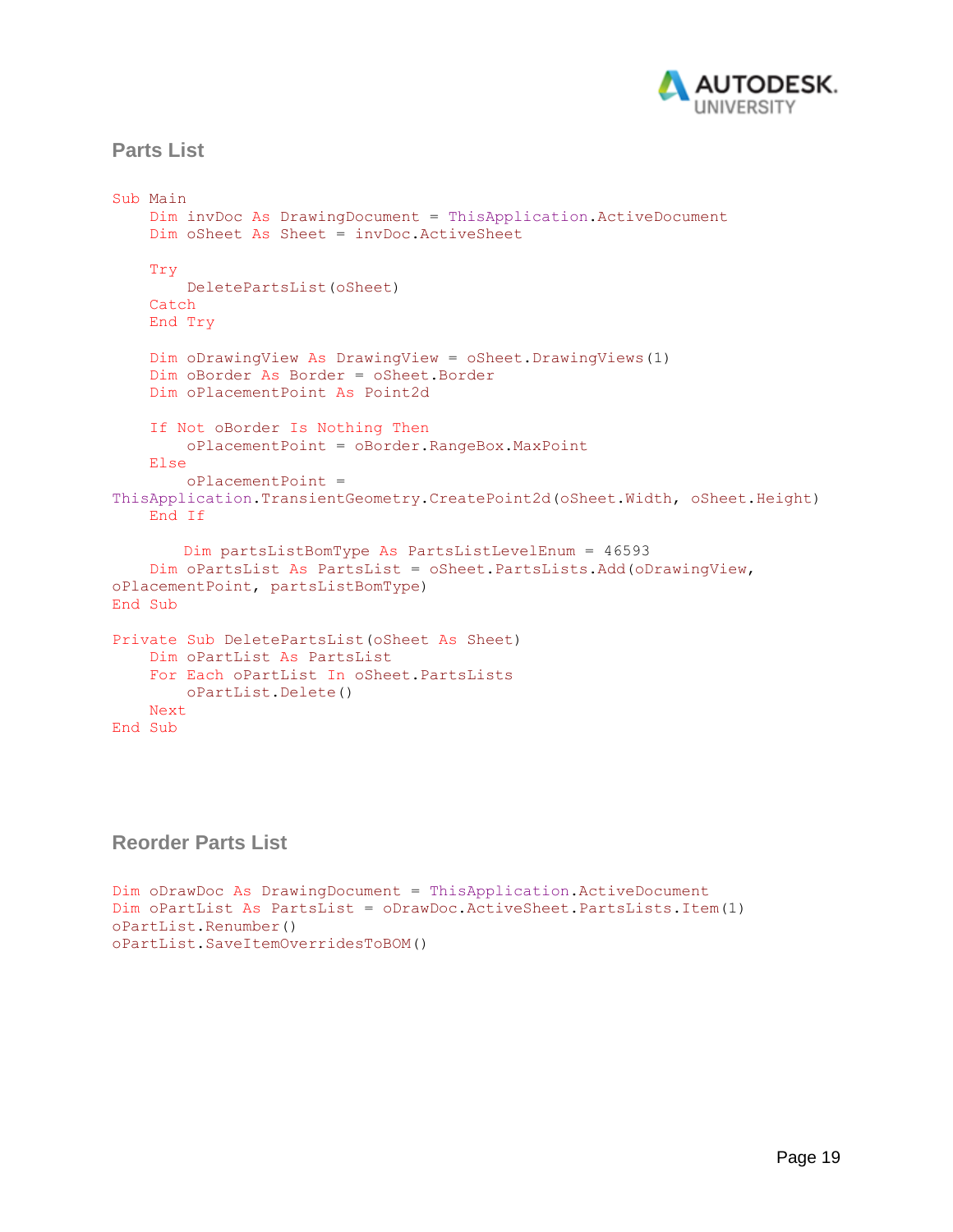

## <span id="page-19-0"></span>**The Hard Stuff**

<span id="page-19-1"></span>**Balloons**

```
Sub Main
     Dim oDrawDoc As DrawingDocument = ThisApplication.ActiveDocument
     Dim oActiveSheet As Sheet = oDrawDoc.ActiveSheet
       Dim oDrawingView As DrawingView = oActiveSheet.DrawingViews.Item(1)
       Dim oAssemblyDoc As AssemblyDocument = 
oDrawingView.ReferencedDocumentDescriptor.ReferencedDocument
       Dim oTG As TransientGeometry = ThisApplication.TransientGeometry
       oDrawingView.ViewStyle = 32257
        '*** Iterate through Assembly to find Parts
       Dim oOccs As ComponentOccurrences = 
oAssemblyDoc.ComponentDefinition.Occurrences
       For Each oOcc As ComponentOccurrence In oOccs
               If oOcc.DefinitionDocumentType = 12291 Then
                       Call TraverseSubAssy(oActiveSheet, oDrawingView, oTG, 
oOcc.SubOccurrences)
               Else
                       Call CreateBalloon(oActiveSheet, oDrawingView, oTG, 
oOcc)
               End If
        Next
       oDrawingView.ViewStyle = 32258
End Sub
Private Sub TraverseSubAssy(oActiveSheet As Sheet, oDrawingView As
DrawingView, oTG As TransientGeometry, oOccs As ComponentOccurrences)
       For Each oOcc As ComponentOccurrence In oOccs
               If oOcc.DefinitionDocumentType = 12291 Then
                       Call TraverseSubAssy(oActiveSheet, oDrawingView, oTG, 
oOcc.SubOccurrences)
               Else
                       Call CreateBalloon(oActiveSheet, oDrawingView, oTG, 
oOcc)
               End If
        Next
End Sub
Public Function CreateBalloon(oActiveSheet As Sheet, oDrawingView As
DrawingView, oTG As TransientGeometry, oOcc As ComponentOccurrence)
       Dim oModelDoc As Inventor.PartDocument
       oModelDoc = oOcc.Definition.Document
       '*** Find the tagged Faces
       Dim oObjs As ObjectCollection = 
oModelDoc.AttributeManager.FindObjects("Balloon")
       If oObjs.Count = 0 Then
```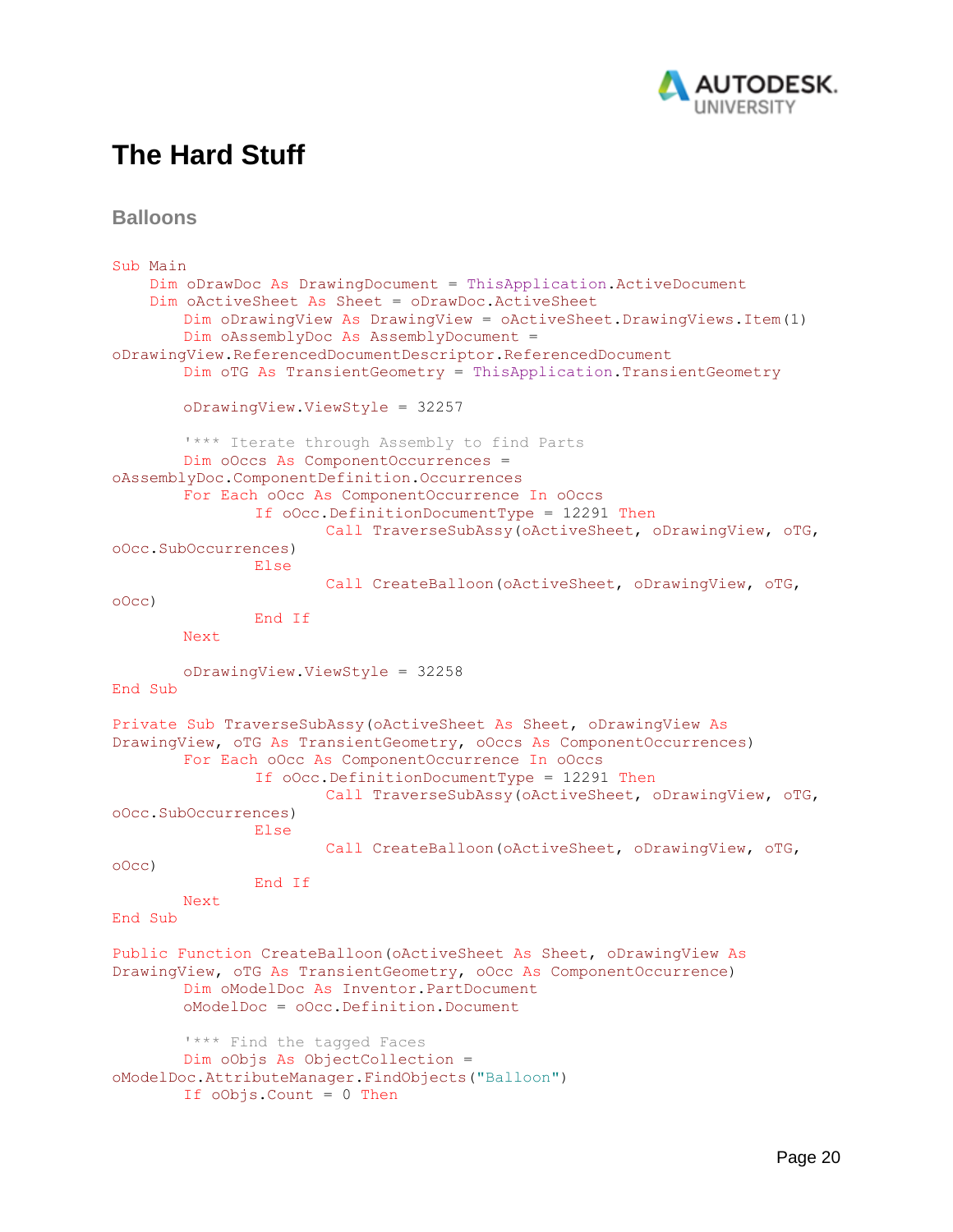

```
Exit Function
       End If
       Dim oFace As Inventor.Face
       oFace = oObjs.Item(1)Dim oFaceProxy As Inventor.FaceProxy
       Call oOcc.CreateGeometryProxy(oFace, oFaceProxy)
       Dim oDrawCurves As Inventor.DrawingCurvesEnumerator
       oDrawCurves = oDrawingView.DrawingCurves(oFaceProxy)
       Dim oDrawingCurve As Inventor.DrawingCurve
       oDrawingCurve = oDrawCurves.Item(1)
       Dim midPoint As Point2d = Nothing
       midPoint = oDrawingCurve.MidPoint
       Dim oLeaderPoints As ObjectCollection = 
ThisApplication.TransientObjects.CreateObjectCollection
       '*** Locate where the Balloon will be placed
       If midPoint.X > oDrawingView.Position.X Then
               oLeaderPoints.Add(oTG.CreatePoint2d(midPoint.X + 2, midPoint.Y
-1))
       Else
               oLeaderPoints.Add(oTG.CreatePoint2d(midPoint.X - 2, midPoint.Y
-1))
       End If
       '*** Must be the LAST point added to the array. This is the Balloon 
Leader attachment point.
       Dim geoIntent As Inventor.GeometryIntent = 
oActiveSheet.CreateGeometryIntent(oDrawingCurve, .5)
       oLeaderPoints.Add(geoIntent)
       '*** Create the balloon
       Dim oBalloon As Inventor.Balloon
       oBalloon = oActiveSheet.Balloons.Add(oLeaderPoints)
End Function
```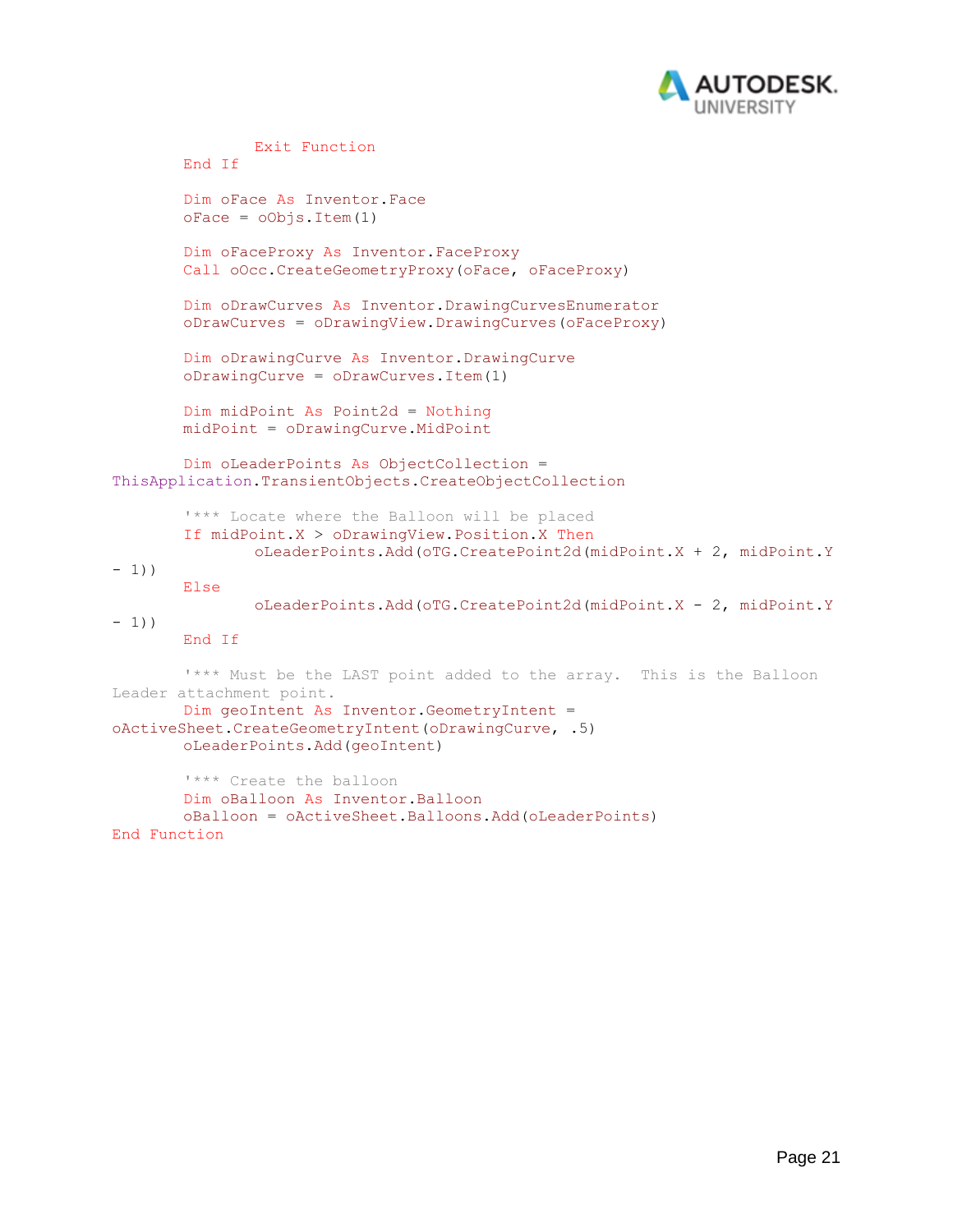

### <span id="page-21-0"></span>**Dimensions**

```
Sub Main
       Dim oDoc As DrawingDocument = ThisApplication.ActiveDocument
       Dim dimNumber As Integer = 0
       Dim dimPt(1) As String
       Dim oOcc(1) As Object
       Dim viewName As String = String.Empty
       Dim sheetNumber As Integer = Nothing
       Dim dimType As String = String.Empty
        '*** Make connection to Excel File
       Dim xVal As String = 
GoExcel.CellValue("C:\Vault\Designs\Customers\Autodesk University\AU 
2018\Dataset\Dimensions.xlsx", "Sheet1", "A1")
        '*** Set Variables
       Dim cellVal As Object = Nothing
       Dim inc As Integer = 2
        '*** Loop through Excel File Until empty row
       Do
               dimPt(0) = GoExcel.CellValue("A" & inc)
               dimPt(1) = GoExcel.CellValue("B" & inc)
               viewName = GoExcel.CellValue("C" & inc)
               sheetNumber = GoExcel.CellValue("D" & inc)
               dimType = GoExcel.CellValue("E" & inc)
               ActiveSheet = ThisDrawing.Sheet("Sheet:" & sheetNumber)
               Dim oView As DrawingView = ActiveSheet.View(viewName).View
               Dim oSheet As Sheet = oDoc.Sheets.Item(sheetNumber)
               For count As Integer = 1 To 2
                       oOcc(count - 1) = FindPoints(oview, dimPt(count - 1))Next
               If \text{OOcc}(0). Name = String. Empty Or \text{OOcc}(1). Name = String. Empty
Then
                       MessageBox.Show("Points Could Not Be Found")
               Else
                       Call CreateLinearDimension(oDoc, oSheet, oView, 
dimPt(0), dimPt(1), \text{OOcc}(0), \text{OOcc}(1), dimType)
               End If
               inc = inc + 1cellVal = GoExcel.CellValue("A" & inc)
       Loop Until (cellVal Is Nothing OrElse
String.IsNullOrEmpty(cellVal.ToString()))
End Sub
Private Function FindPoints(oView As DrawingView, dimPoint As String)
       Dim oAssyDoc As AssemblyDocument = 
oView.ReferencedDocumentDescriptor.ReferencedDocument
```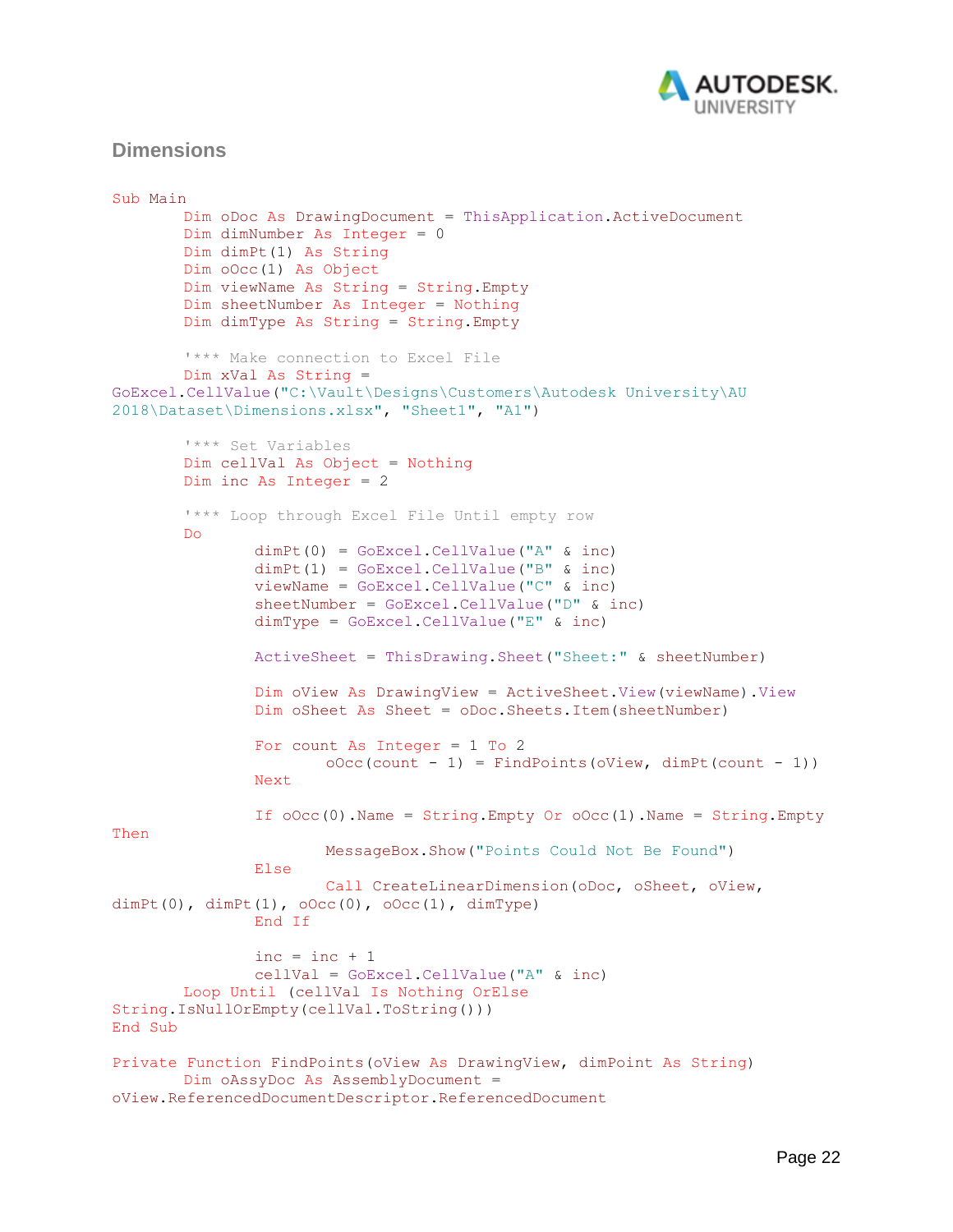

```
Dim occ As Object
       Dim oDef As Document = Nothing
       For Each oOcc As ComponentOccurrence In
oAssyDoc.ComponentDefinition.Occurrences
               oDef = oOcc.Definition.Document
               For Each oWorkPoint As WorkPoint In
oDef.ComponentDefinition.WorkPoints
                       If oWorkPoint.Name = dimPoint Then
                               occ = oOccEnd If
               Next
        Next
       Return occ
End Function
Function CreateLinearDimension(oDoc As DrawingDocument, oSheet As Sheet,
oView As DrawingView, dimPt1 As String, dimPt2 As String, oOcc1 As
ComponentOccurrence, oOcc2 As ComponentOccurrence, dimType As String)
       Dim oTG As TransientGeometry = ThisApplication.TransientGeometry
       Dim oDocDef1 As Document = oOcc1.Definition.Document
       Dim oDocDef2 As Document = oOcc2.Definition.Document
     oWP1 = oDocDef1.ComponentDefinition.WorkPoints.Item(dimPt1)
     oWP2 = oDocDef2.ComponentDefinition.WorkPoints.Item(dimPt2)
       Dim wpProxy1 As WorkPointProxy
       Dim wpProxy2 As WorkPointProxy
       Call oOcc1.CreateGeometryProxy(oWP1, wpProxy1)
       Call oOcc2.CreateGeometryProxy(oWP2, wpProxy2)
        '*** Place Centermarks where the Work Points reside
     Dim oCM1 As Centermark = oSheet.Centermarks.AddByWorkFeature(wpProxy1, 
oView)
     Dim oCM2 As Centermark = oSheet.Centermarks.AddByWorkFeature(wpProxy2, 
oView)
       oCM1.Visible = False
       oCM2.Visible = False
     '*** Declare variables for dimension endpoints
     Dim oShtPt1 As Point2d = oView.ModelToSheetSpace(oWP1.Point)
     Dim oShtPt2 As Point2d = oView.ModelToSheetSpace(oWP2.Point)
     '*** Create Geometry Intent of the Centermarks
     Dim oGeomIntent1 As GeometryIntent = oSheet.CreateGeometryIntent(oCM1)
     Dim oGeomIntent2 As GeometryIntent = oSheet.CreateGeometryIntent(oCM2)
     '*** Define Dimension Orientation variables
     Dim dimTypeEnum As DimensionTypeEnum = Nothing
     If dimType = "Vertical" Then
        dimTypeEnum = 60163 ElseIf dimType = "Horizontal" Then
       dimTypeEnum = 60162 End If
```